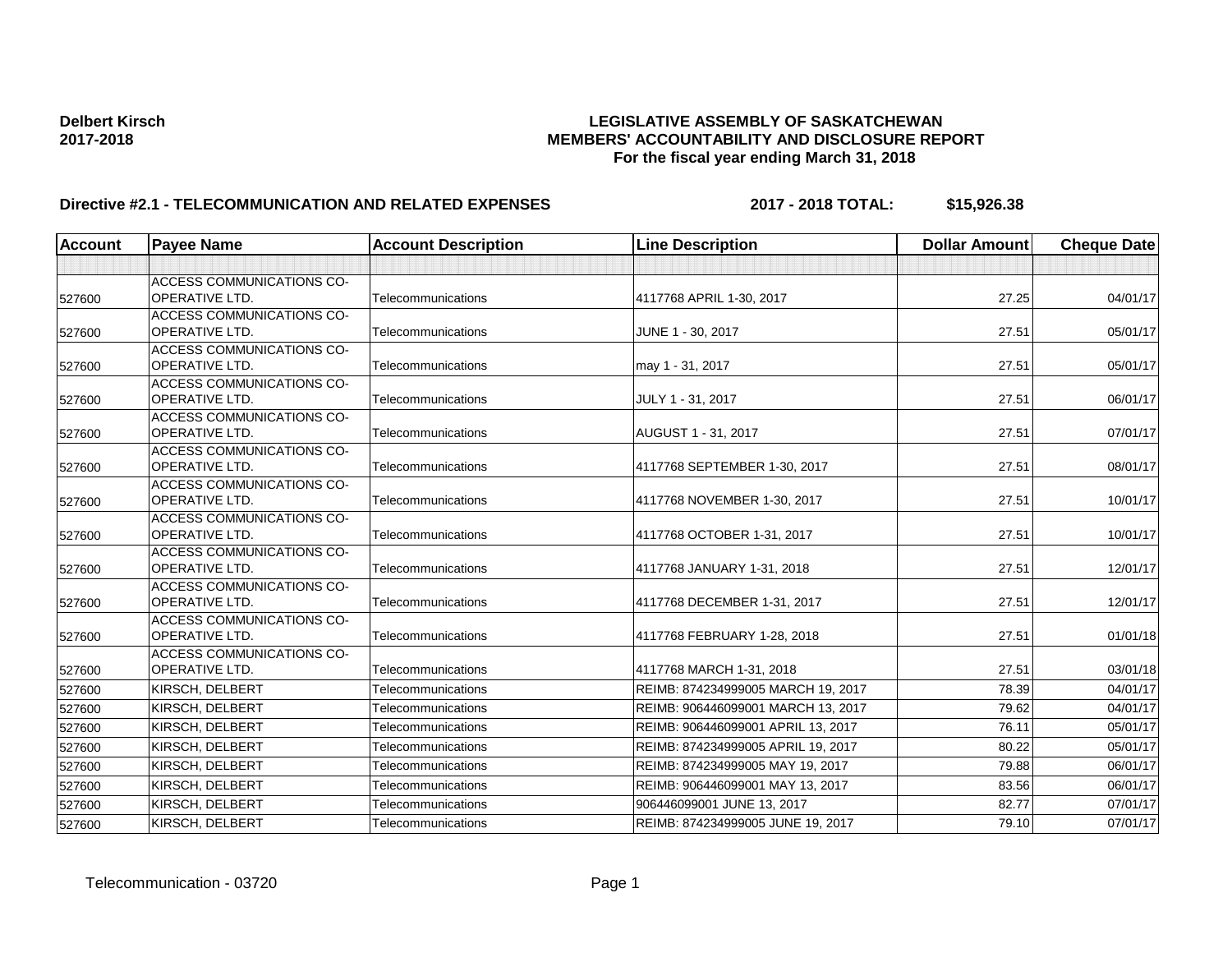| <b>Account</b> | <b>Payee Name</b>                                   | <b>Account Description</b> | <b>Line Description</b>                   | <b>Dollar Amount</b> | <b>Cheque Date</b> |
|----------------|-----------------------------------------------------|----------------------------|-------------------------------------------|----------------------|--------------------|
|                |                                                     |                            |                                           |                      |                    |
| 527600         | KIRSCH, DELBERT                                     | Telecommunications         | REIMB: 874234999005 JULY 19, 2017         | 79.88                | 08/01/17           |
| 527600         | KIRSCH, DELBERT                                     | <b>Telecommunications</b>  | REIMB: 906446099001 JULY 13, 2017         | 79.77                | 08/01/17           |
| 527600         | KIRSCH, DELBERT                                     | Telecommunications         | REIMB: 874234999005 AUGUST 19, 2017       | 79.88                | 09/01/17           |
| 527600         | KIRSCH, DELBERT                                     | Telecommunications         | REIMB: 906446099001 AUGUST 13, 2017       | 77.84                | 09/01/17           |
| 527600         | KIRSCH, DELBERT                                     | Telecommunications         | REIMB: 906446099001 SEPTEMBER 13,<br>2017 | 83.42                | 10/01/17           |
| 527600         | KIRSCH, DELBERT                                     | Telecommunications         | REIMB: 874234999005 SEPTEMBER 19,<br>2017 | 87.99                | 10/01/17           |
| 527600         | KIRSCH, DELBERT                                     | Telecommunications         | REIMB: 906446099001 OCTOBER 13, 2017      | 82.26                | 11/01/17           |
| 527600         | KIRSCH, DELBERT                                     | Telecommunications         | REIMB: 874234999005 OCTOBER 19, 2017      | 87.99                | 11/01/17           |
| 527600         | KIRSCH, DELBERT                                     | Telecommunications         | REIMB: 874234999005 NOVEMBER 19, 2017     | 87.99                | 01/01/18           |
| 527600         | KIRSCH, DELBERT                                     | Telecommunications         | REIMB: 874234999005 DECEMBER 19, 2017     | 81.33                | 01/01/18           |
| 527600         | KIRSCH, DELBERT                                     | Telecommunications         | REIMB: 906446099001 NOVEMBER 13, 2017     | 93.77                | 01/01/18           |
| 527600         | KIRSCH, DELBERT                                     | Telecommunications         | REIMB: 906446099001 DECEMBER 13, 2017     | 84.42                | 01/01/18           |
| 527600         | KIRSCH, DELBERT                                     | Telecommunications         | REIMB: 906446099001 JANUARY 13, 2018      | 89.22                | 02/01/18           |
| 527600         | KIRSCH, DELBERT                                     | Telecommunications         | REIMB: 874234999005 FEBRUARY 19, 2018     | 81.68                | 03/01/18           |
| 527600         | KIRSCH, DELBERT                                     | Telecommunications         | REIMB: 874234999005 JANUARY 19, 2018      | 81.56                | 03/01/18           |
| 527600         | KIRSCH, DELBERT                                     | Telecommunications         | REIMB: 906446099001 FEBRUARY 13, 2018     | 96.40                | 03/01/18           |
| 527600         | KIRSCH, DELBERT                                     | Telecommunications         | 906446099001 MARCH 13, 2018               | 82.93                | 03/13/18           |
| 527600         | KIRSCH, DELBERT                                     | Telecommunications         | 874234999005 MARCH 19, 2018               | 81.68                | 03/19/18           |
| 527600         | MINISTER OF FINANCE-MINISTRY<br>OF CENTRAL SERVICES | Telecommunications         | 2017-18 SECURITY MONITORING               | 330.12               | 01/01/18           |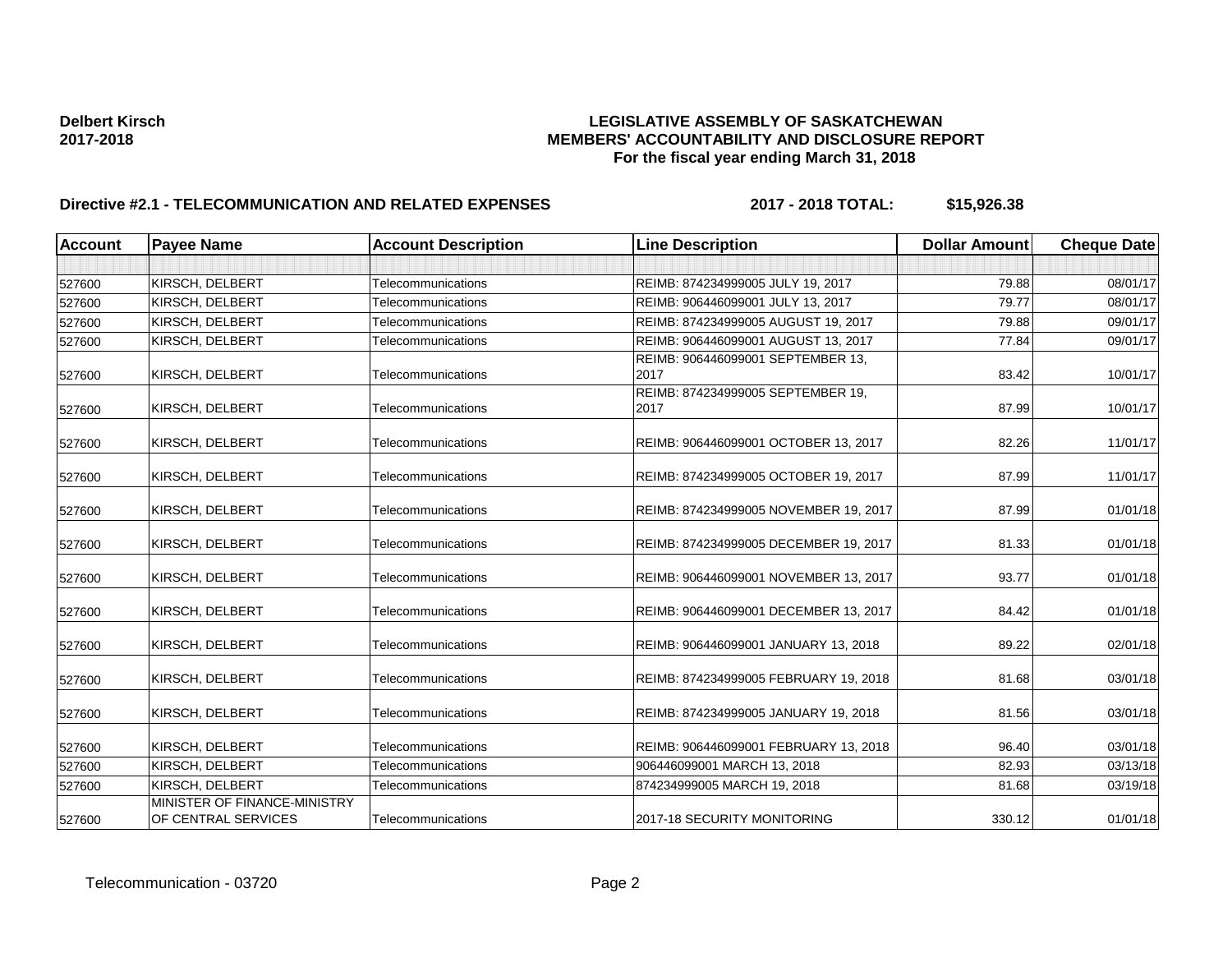| <b>Account</b> | <b>Payee Name</b> | <b>Account Description</b> | <b>Line Description</b>             | <b>Dollar Amount</b> | <b>Cheque Date</b> |
|----------------|-------------------|----------------------------|-------------------------------------|----------------------|--------------------|
|                |                   |                            |                                     |                      |                    |
| 527600         | <b>SASKTEL</b>    | Telecommunications         | 191365388006 APRIL 16, 2017         | 181.96               | 05/01/17           |
| 527600         | <b>SASKTEL</b>    | Telecommunications         | 872757799009 APRIL 7, 2017          | 366.53               | 05/01/17           |
| 527600         | <b>SASKTEL</b>    | Telecommunications         | 872757799009 MAY 7, 2017            | 368.26               | 05/07/17           |
| 527600         | <b>SASKTEL</b>    | Telecommunications         | 191365388006 MAY 16, 2017           | 415.01               | 06/01/17           |
| 527600         | <b>SASKTEL</b>    | Telecommunications         | 872757799009 JUNE 7, 2017           | 367.56               | 06/07/17           |
| 527600         | <b>SASKTEL</b>    | Telecommunications         | 191365388006 JUNE 16, 2017          | 198.76               | 07/01/17           |
| 527600         | <b>SASKTEL</b>    | Telecommunications         | 872757799009 JULY 7, 2017           | 368.00               | 07/07/17           |
| 527600         | <b>SASKTEL</b>    | Telecommunications         | 191365388006 JULY 16, 2017          | 150.67               | 08/01/17           |
| 527600         | <b>SASKTEL</b>    | Telecommunications         | 191365388006 AUGUST 16, 2017        | 188.81               | 09/01/17           |
| 527600         | <b>SASKTEL</b>    | Telecommunications         | 872757799009 AUGUST 7, 2017         | 356.37               | 09/01/17           |
| 527600         | <b>SASKTEL</b>    | Telecommunications         | 191365388006 SEPTEMBER 16, 2017     | 173.82               | 10/01/17           |
| 527600         | <b>SASKTEL</b>    | Telecommunications         | 872757799009 SEPTEMBER 7, 2017      | 357.89               | 10/01/17           |
| 527600         | <b>SASKTEL</b>    | Telecommunications         | 872757799009 OCTOBER 7, 2017        | 390.54               | 11/01/17           |
| 527600         | <b>SASKTEL</b>    | Telecommunications         | 191365388006 OCTOBER 16, 2017       | 242.61               | 11/01/17           |
| 527600         | <b>SASKTEL</b>    | Telecommunications         | 191365388006 NOVEMBER 16, 2017      | 174.29               | 12/01/17           |
| 527600         | <b>SASKTEL</b>    | Telecommunications         | 872757799009 NOVEMBER 7, 2017       | 390.72               | 12/01/17           |
| 527600         | <b>SASKTEL</b>    | Telecommunications         | 872757799009 DECEMBER 7, 2017       | 388.18               | 01/01/18           |
| 527600         | <b>SASKTEL</b>    | Telecommunications         | 191365388006 DECEMBER 16, 2017      | 175.66               | 01/01/18           |
| 527600         | <b>SASKTEL</b>    | Telecommunications         | 191365388006 JANUARY 16, 2018       | 174.98               | 02/01/18           |
| 527600         | <b>SASKTEL</b>    | Telecommunications         | 872757799009 JANUARY 7, 2018        | 386.87               | 02/01/18           |
| 527600         | <b>SASKTEL</b>    | Telecommunications         | RTV - DELBERT KIRSCH - PERSONAL USE | (41.79)              | 02/01/18           |
| 527600         | <b>SASKTEL</b>    | Telecommunications         | RTV - D. KIRSCH - PERSONAL USE      | (102.00)             | 02/22/18           |
| 527600         | <b>SASKTEL</b>    | Telecommunications         | 872757799009 FEBRUARY 7, 2018       | 367.14               | 03/01/18           |
| 527600         | <b>SASKTEL</b>    | Telecommunications         | 191365388006 FEBRUARY 16, 2018      | 176.76               | 03/01/18           |
| 527600         | <b>SASKTEL</b>    | Telecommunications         | 872757799009 MARCH 7, 2018          | 381.33               | 03/07/18           |
| 527600         | <b>SASKTEL</b>    | Telecommunications         | 191365388006 MARCH 16, 2018         | 177.37               | 03/16/18           |
| 530600         | <b>SASKTEL</b>    | Placement - Tender Ads     | 872757799009 APRIL 7, 2017          | 456.40               | 05/01/17           |
| 530600         | <b>SASKTEL</b>    | Placement - Tender Ads     | 872757799009 MAY 7, 2017            | 456.40               | 05/07/17           |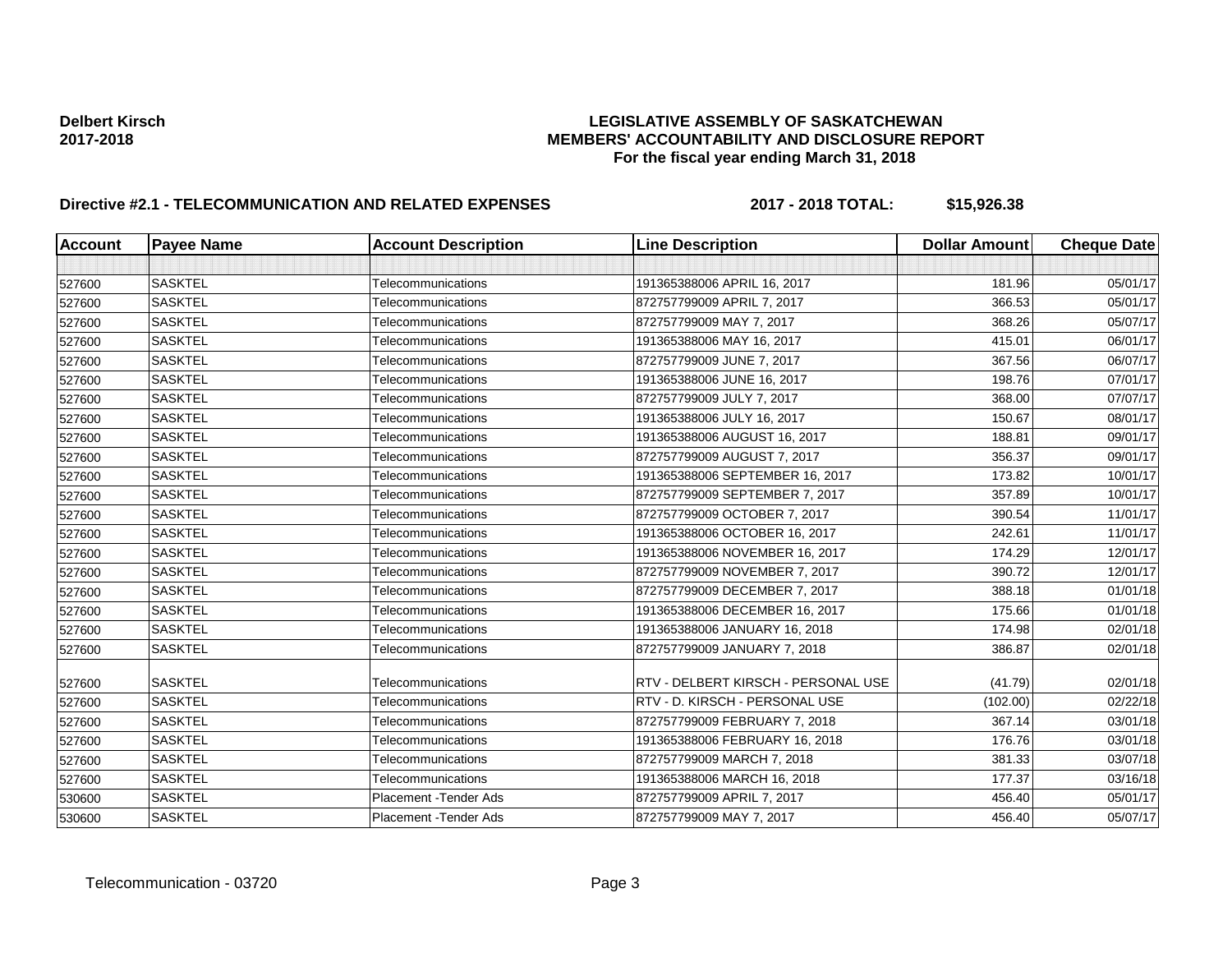| <b>Account</b> | <b>Payee Name</b> | <b>Account Description</b>           | <b>Line Description</b>        | Dollar Amount | <b>Cheque Date</b> |
|----------------|-------------------|--------------------------------------|--------------------------------|---------------|--------------------|
|                |                   |                                      |                                |               |                    |
| 530600         | <b>SASKTEL</b>    | Placement - Tender Ads               | 872757799009 JUNE 7, 2017      | 456.40        | 06/07/17           |
| 530600         | <b>SASKTEL</b>    | Placement - Tender Ads               | 872757799009 JULY 7, 2017      | 486.40        | 07/07/17           |
| 530600         | <b>SASKTEL</b>    | Placement - Tender Ads               | 872757799009 AUGUST 7, 2017    | 456.40        | 09/01/17           |
| 530600         | <b>SASKTEL</b>    | Placement - Tender Ads               | 872757799009 SEPTEMBER 7, 2017 | 456.40        | 10/01/17           |
| 530600         | <b>SASKTEL</b>    | Placement - Tender Ads               | 872757799009 OCTOBER 7, 2017   | 486.40        | 11/01/17           |
| 530600         | <b>SASKTEL</b>    | Placement - Tender Ads               | 872757799009 NOVEMBER 7, 2017  | 506.40        | 12/01/17           |
| 530600         | <b>SASKTEL</b>    | Placement - Tender Ads               | 872757799009 DECEMBER 7, 2017  | 456.40        | 01/01/18           |
| 530600         | <b>SASKTEL</b>    | Placement - Tender Ads               | 872757799009 JANUARY 7, 2018   | 456.40        | 02/01/18           |
| 530600         | <b>SASKTEL</b>    | Placement - Tender Ads               | 872757799009 FEBRUARY 7, 2018  | 456.40        | 03/01/18           |
| 530600         | <b>SASKTEL</b>    | Placement - Tender Ads               | 872757799009 MARCH 7, 2018     | 456.40        | 03/07/18           |
| 565200         | KIRSCH, DELBERT   | Office Furniture and Equipment - Exp | <b>REIMB: I-PHONE 7/MIFI</b>   | 743.64        | 07/01/17           |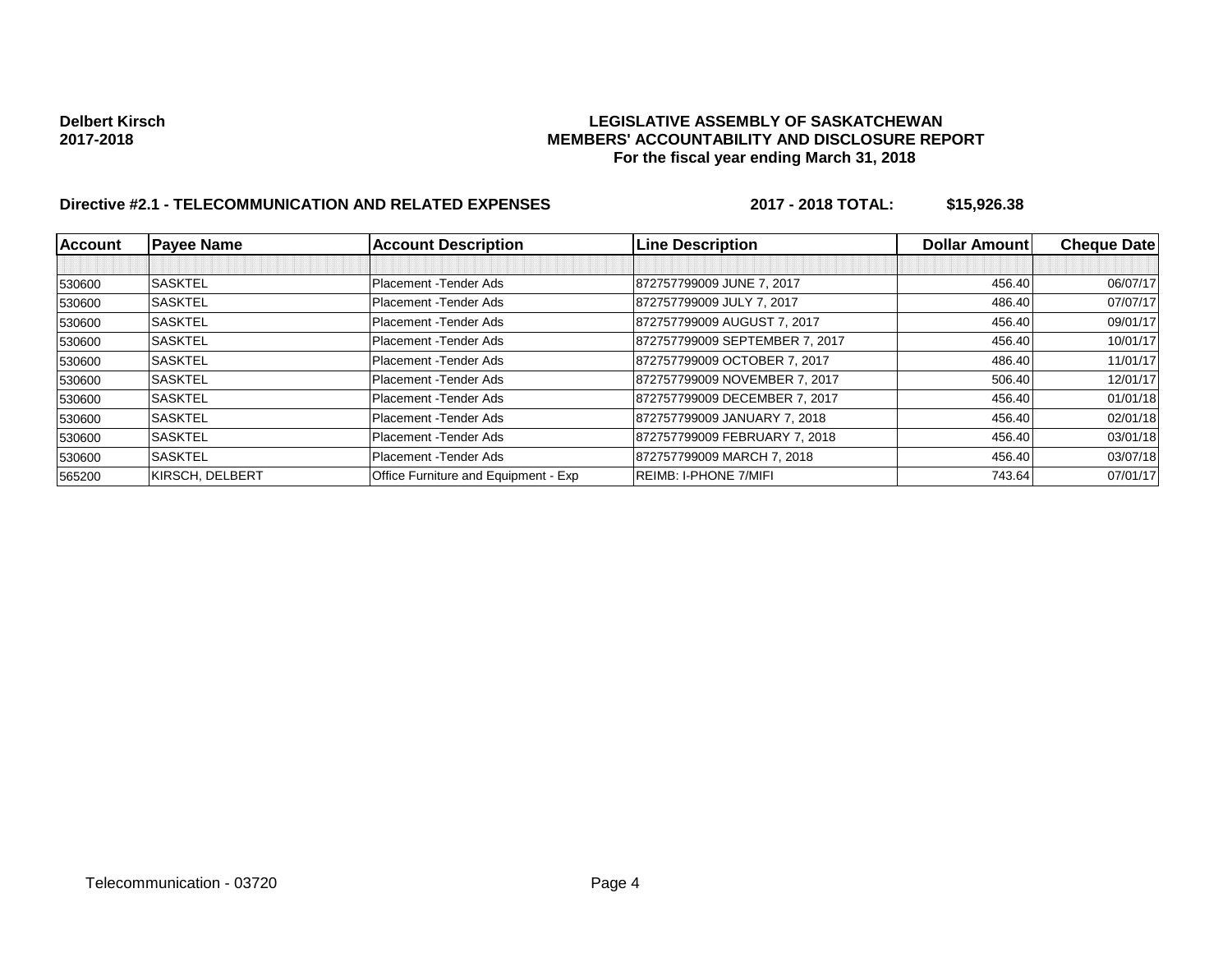### **LEGISLATIVE ASSEMBLY OF SASKATCHEWAN MEMBERS' ACCOUNTABILITY AND DISCLOSURE REPORT For the fiscal year ending March 31, 2018**

# **Directive #3.1 - MLA TRAVEL AND LIVING EXPENSES 2017 - 2018 TOTAL: \$43,259.73**

| <b>Account</b> | <b>Payee Name</b> | <b>Account Description</b>  | <b>Line Description</b>                           | <b>Dollar Amount</b> | <b>Cheque Date</b> |
|----------------|-------------------|-----------------------------|---------------------------------------------------|----------------------|--------------------|
|                |                   |                             |                                                   |                      |                    |
|                |                   |                             | APRIL 2017 MLA REGINA                             |                      |                    |
| 541900         | KIRSCH, DELBERT   | <b>Elected Rep - Travel</b> | <b>ACCOMMODATIONS</b>                             | 1,500.00             | 04/01/17           |
|                |                   |                             | MAY 2017 MLA REGINA                               |                      |                    |
| 541900         | KIRSCH, DELBERT   | Elected Rep - Travel        | <b>ACCOMMODATIONS</b>                             | 1,550.00             | 05/24/17           |
|                |                   |                             | JUNE 2017 MLA REGINA                              |                      |                    |
| 541900         | KIRSCH, DELBERT   | <b>Elected Rep - Travel</b> | <b>ACCOMMODATIONS</b>                             | 1,500.00             | 06/19/17           |
|                |                   |                             | JULY 2017 MLA REGINA                              |                      |                    |
| 541900         | KIRSCH, DELBERT   | Elected Rep - Travel        | <b>ACCOMMODATIONS</b>                             | 1,550.00             | 07/25/17           |
|                |                   |                             | AUGUST 2017 MLA REGINA<br><b>ACCOMMODATION</b>    |                      | 08/22/17           |
| 541900         | KIRSCH, DELBERT   | <b>Elected Rep - Travel</b> |                                                   | 1,550.00             |                    |
| 541900         | KIRSCH, DELBERT   | <b>Elected Rep - Travel</b> | SEPTEMBER 2017 MLA REGINA<br><b>ACCOMMODATION</b> | 1,500.00             | 09/20/17           |
|                |                   | <b>Elected Rep - Travel</b> | MLA TRAVEL MAY 17-31, 2017                        | 851.10               | 10/13/17           |
| 541900         | KIRSCH, DELBERT   |                             |                                                   |                      |                    |
| 541900         | KIRSCH, DELBERT   | Elected Rep - Travel        | MLA TRAVEL MAY 1-16, 2017                         | 1,401.05             | 10/13/17           |
| 541900         | KIRSCH, DELBERT   | <b>Elected Rep - Travel</b> | MLA TRAVEL JUNE 1-27, 2017                        | 1,419.14             | 10/13/17           |
| 541900         | KIRSCH, DELBERT   | <b>Elected Rep - Travel</b> | MLA TRAVEL APRIL 18-30, 2017                      | 1,108.72             | 10/13/17           |
| 541900         | KIRSCH, DELBERT   | <b>Elected Rep - Travel</b> | MLA TRAVEL APRIL 1-13, 2017                       | 1,505.42             | 10/13/17           |
|                |                   |                             | OCTOBER 2017 MLA REGINA                           |                      |                    |
| 541900         | KIRSCH, DELBERT   | <b>Elected Rep - Travel</b> | <b>ACCOMMODATIONS</b>                             | 1,550.00             | 10/25/17           |
|                |                   |                             | NOVEMBER 2017 MLA REGINA                          |                      |                    |
| 541900         | KIRSCH, DELBERT   | Elected Rep - Travel        | <b>ACCOMMODATIONS</b>                             | 1,500.00             | 11/15/17           |
|                |                   |                             | DECEMBER 2017 MLA REGINA                          |                      |                    |
| 541900         | KIRSCH, DELBERT   | <b>Elected Rep - Travel</b> | <b>ACCOMMODATIONS</b>                             | 1,550.00             | 12/13/17           |
| 541900         | KIRSCH, DELBERT   | <b>Elected Rep - Travel</b> | MLA TRAVEL AUG 22-SEP 14, 2017                    | 1,772.35             | 01/01/18           |
| 541900         | KIRSCH, DELBERT   | <b>Elected Rep - Travel</b> | MLA TRAVEL JUL 5-AUG 15, 2017                     | 2,616.53             | 01/01/18           |
| 541900         | KIRSCH, DELBERT   | <b>Elected Rep - Travel</b> | MLA TRAVEL OCTOBER 10-29, 2017                    | 1,391.73             | 01/01/18           |
| 541900         | KIRSCH, DELBERT   | Elected Rep - Travel        | MLA TRAVEL SEP 17-OCT 8, 2017                     | 1,690.68             | 01/01/18           |
| 541900         | KIRSCH, DELBERT   | <b>Elected Rep - Travel</b> | MLA TRAVEL OCTOBER 30-31, 2017                    | 135.00               | 01/01/18           |
| 541900         | KIRSCH, DELBERT   | Elected Rep - Travel        | MLA TRAVEL NOVEMBER 1-22, 2017                    | 2,047.89             | 01/23/18           |
| 541900         | KIRSCH, DELBERT   | <b>Elected Rep - Travel</b> | MLA TRAVEL DECEMBER 11-20, 2017                   | 1,279.99             | 01/23/18           |
| 541900         | KIRSCH, DELBERT   | <b>Elected Rep - Travel</b> | MLA TRAVEL NOV 23-DEC 8, 2017                     | 1,823.43             | 01/23/18           |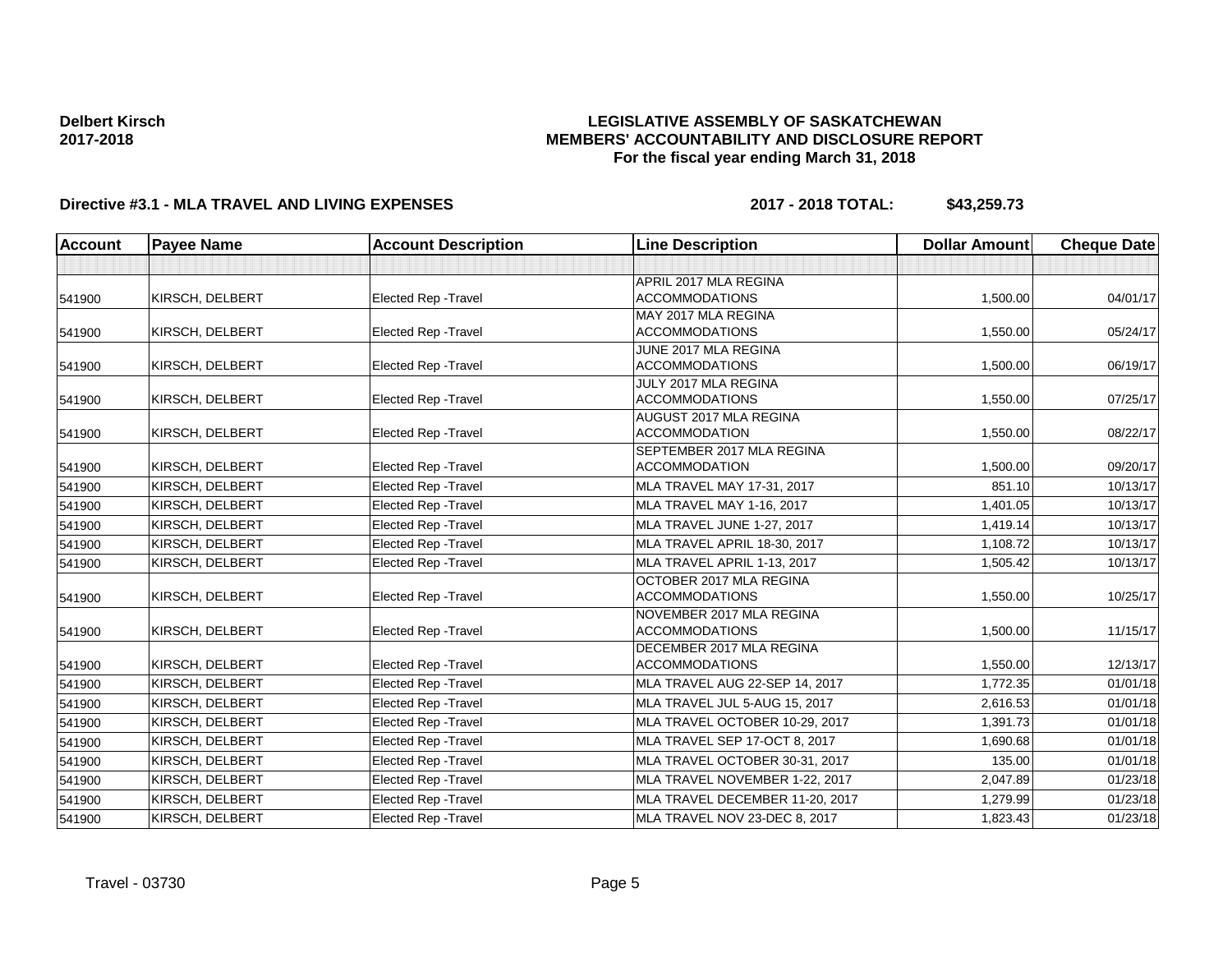### **LEGISLATIVE ASSEMBLY OF SASKATCHEWAN MEMBERS' ACCOUNTABILITY AND DISCLOSURE REPORT For the fiscal year ending March 31, 2018**

# **Directive #3.1 - MLA TRAVEL AND LIVING EXPENSES 2017 - 2018 TOTAL: \$43,259.73**

| <b>Account</b> | <b>Payee Name</b> | <b>Account Description</b> | <b>Line Description</b>        | <b>Dollar Amountl</b> | <b>Cheque Date</b> |
|----------------|-------------------|----------------------------|--------------------------------|-----------------------|--------------------|
|                |                   |                            |                                |                       |                    |
|                |                   |                            | JANUARY 2018 MLA REGINA        |                       |                    |
| 541900         | KIRSCH, DELBERT   | Elected Rep - Travel       | <b>ACCOMMODATIONS</b>          | 1.550.00              | 01/24/18           |
|                |                   |                            | FEBRUARY 2018 MLA REGINA       |                       |                    |
| 541900         | KIRSCH, DELBERT   | Elected Rep - Travel       | <b>ACCOMMODATIONS</b>          | 1,400.00              | 02/12/18           |
| 541900         | KIRSCH, DELBERT   | Elected Rep - Travel       | MLA TRAVEL JAN 31-FEB 26, 2018 | 1,316.56              | 03/26/18           |
| 541900         | KIRSCH, DELBERT   | Elected Rep - Travel       | MLA TRAVEL JANUARY 4-30, 2018  | 1,768.26              | 03/26/18           |
|                |                   |                            | MARCH 2018 MLA REGINA          |                       |                    |
| 541900         | KIRSCH, DELBERT   | Elected Rep - Travel       | <b>ACCOMMODATIONS</b>          | 1.550.00              | 03/29/18           |
| 541900         | KIRSCH, DELBERT   | Elected Rep - Travel       | MLA TRAVEL MARCH 20-29, 2018   | 1,057.00              | 03/31/18           |
| 541900         | KIRSCH, DELBERT   | Elected Rep - Travel       | MLA TRAVEL MARCH 2-19, 2018    | 1.824.88              | 03/31/18           |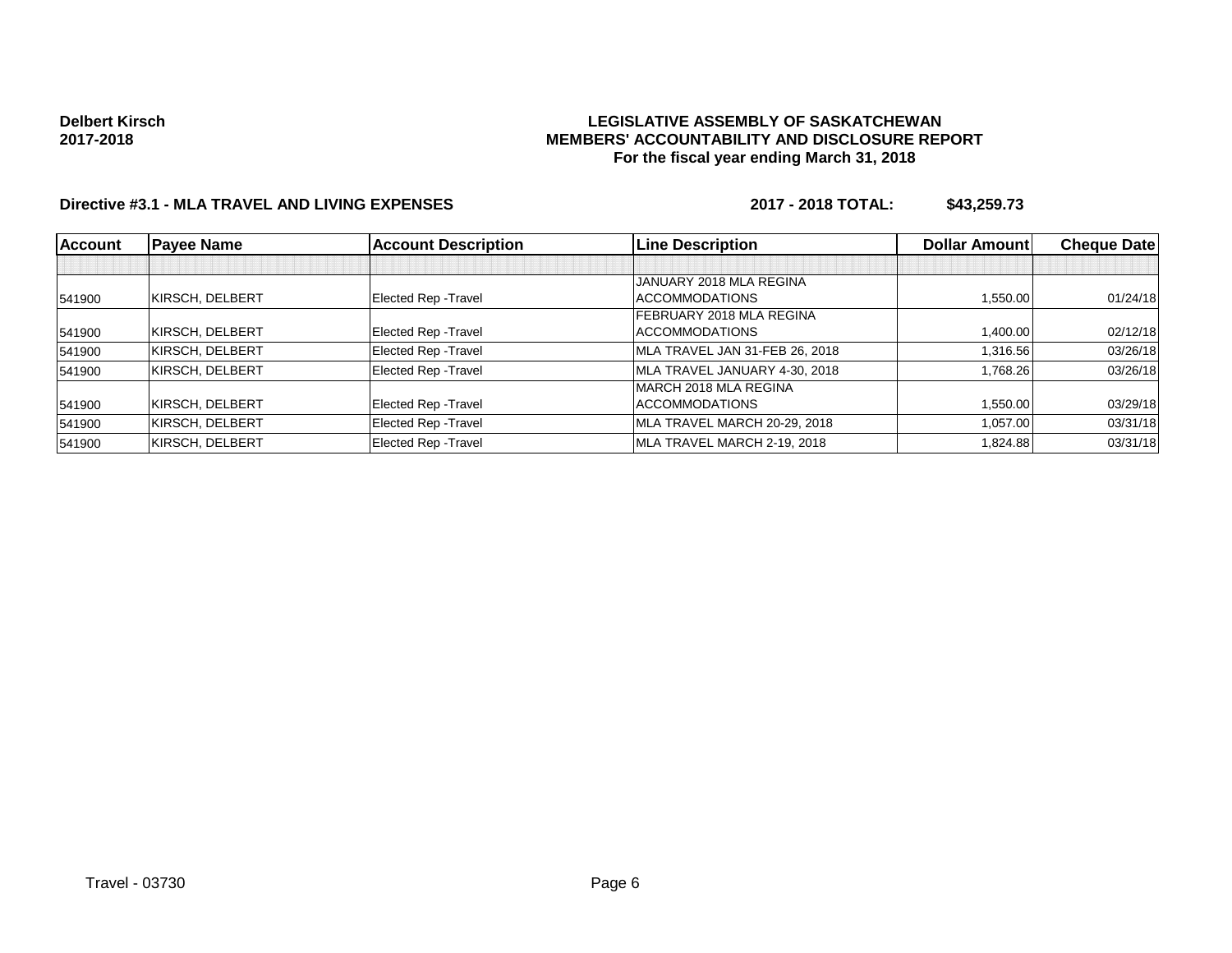### **LEGISLATIVE ASSEMBLY OF SASKATCHEWAN MEMBERS' ACCOUNTABILITY AND DISCLOSURE REPORT For the fiscal year ending March 31, 2018**

| <b>Account</b> | <b>Payee Name</b>                                              | <b>Account Description</b>                | <b>Line Description</b>                                          | <b>Dollar Amount</b> | <b>Cheque Date</b> |
|----------------|----------------------------------------------------------------|-------------------------------------------|------------------------------------------------------------------|----------------------|--------------------|
|                |                                                                |                                           |                                                                  |                      |                    |
| 522000         | <b>BURYNIUK INSURANCE LTD.</b>                                 | Rent of Ground, Buildings and Other Space | APRIL 2017 MLA OFFICE RENT                                       | 600.00               | 04/01/17           |
| 522000         | <b>BURYNIUK INSURANCE LTD.</b>                                 | Rent of Ground, Buildings and Other Space | MAY 2017 MLA OFFICE RENT                                         | 600.00               | 04/19/17           |
| 522000         | <b>BURYNIUK INSURANCE LTD.</b>                                 | Rent of Ground, Buildings and Other Space | JUNE 2017 MLA OFFICE RENT                                        | 600.00               | 05/19/17           |
| 522000         | <b>BURYNIUK INSURANCE LTD.</b>                                 | Rent of Ground, Buildings and Other Space | JULY 2017 MLA OFFICE RENT                                        | 600.00               | 06/06/17           |
| 522000         | <b>BURYNIUK INSURANCE LTD.</b>                                 | Rent of Ground, Buildings and Other Space | AUGUST 2017 MLA OFFICE RENT                                      | 600.00               | 07/04/17           |
| 522000         | <b>BURYNIUK INSURANCE LTD.</b>                                 | Rent of Ground, Buildings and Other Space | <b>SEPTEMBER 2017 MLA OFFICE RENT</b>                            | 600.00               | 08/14/17           |
| 522000         | <b>BURYNIUK INSURANCE LTD.</b>                                 | Rent of Ground, Buildings and Other Space | OCTOBER 2017 MLA OFFICE RENT                                     | 600.00               | 09/20/17           |
| 522000         | <b>BURYNIUK INSURANCE LTD.</b>                                 | Rent of Ground, Buildings and Other Space | NOVEMBER 2017 MLA OFFICE RENT                                    | 600.00               | 10/13/17           |
| 522000         | <b>BURYNIUK INSURANCE LTD.</b>                                 | Rent of Ground, Buildings and Other Space | DECEMBER 2017 MLA OFFICE RENT                                    | 600.00               | 11/15/17           |
| 522000         | <b>BURYNIUK INSURANCE LTD.</b>                                 | Rent of Ground, Buildings and Other Space | JANUARY 2018 MLA OFFICE RENT                                     | 600.00               | 12/13/17           |
| 522000         | <b>BURYNIUK INSURANCE LTD.</b>                                 | Rent of Ground, Buildings and Other Space | FEBRUARY 2018 MLA OFFICE RENT                                    | 600.00               | 01/15/18           |
| 522000         | <b>BURYNIUK INSURANCE LTD.</b><br>MINISTER OF FINANCE-MINISTRY | Rent of Ground, Buildings and Other Space | MARCH 2018 MLA OFFICE RENT<br>PHOTOCOPIER SERVICE FEES FOR 2017- | 600.00               | 02/08/18           |
| 522200         | OF CENTRAL SERVICES                                            | Rent of Photocopiers                      | 18                                                               | 100.00               | 12/01/17           |
| 522200         | <b>SUCCESS OFFICE SYSTEMS</b>                                  | Rent of Photocopiers                      | <b>COPIER CHARGES</b>                                            | 155.93               | 04/03/17           |
| 522200         | <b>SUCCESS OFFICE SYSTEMS</b>                                  | <b>Rent of Photocopiers</b>               | <b>COPIER CHARGES</b>                                            | 152.04               | 05/02/17           |
| 522200         | <b>SUCCESS OFFICE SYSTEMS</b>                                  | Rent of Photocopiers                      | <b>COPIER CHARGES</b>                                            | 152.15               | 06/05/17           |
| 522200         | <b>SUCCESS OFFICE SYSTEMS</b>                                  | Rent of Photocopiers                      | <b>COPIER CHARGES</b>                                            | 133.64               | 07/03/17           |
| 522200         | <b>SUCCESS OFFICE SYSTEMS</b>                                  | Rent of Photocopiers                      | <b>COPIER CHARGES</b>                                            | 122.53               | 08/01/17           |
| 522200         | <b>SUCCESS OFFICE SYSTEMS</b>                                  | Rent of Photocopiers                      | <b>COPIER CHARGES</b>                                            | 130.06               | 10/01/17           |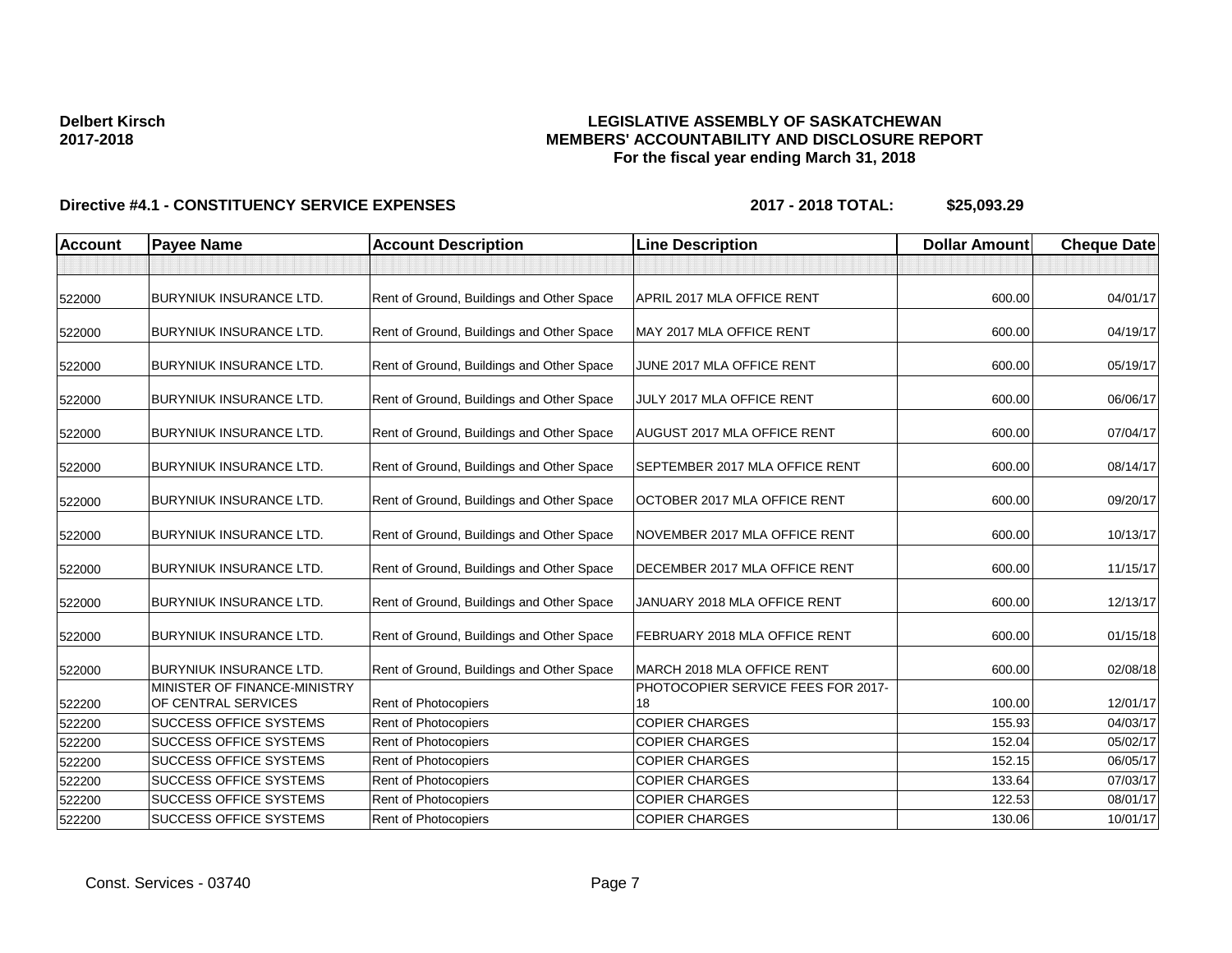### **LEGISLATIVE ASSEMBLY OF SASKATCHEWAN MEMBERS' ACCOUNTABILITY AND DISCLOSURE REPORT For the fiscal year ending March 31, 2018**

| <b>Account</b> | <b>Payee Name</b>                          | <b>Account Description</b>           | <b>Line Description</b>                       | <b>Dollar Amount</b> | <b>Cheque Date</b> |
|----------------|--------------------------------------------|--------------------------------------|-----------------------------------------------|----------------------|--------------------|
|                |                                            |                                      |                                               |                      |                    |
| 522200         | <b>SUCCESS OFFICE SYSTEMS</b>              | Rent of Photocopiers                 | <b>COPIER CHARGES</b>                         | 129.87               | 10/02/17           |
| 522200         | <b>SUCCESS OFFICE SYSTEMS</b>              | Rent of Photocopiers                 | <b>COPIER CHARGES</b>                         | 123.84               | 11/01/17           |
| 522200         | <b>SUCCESS OFFICE SYSTEMS</b>              | Rent of Photocopiers                 | <b>COPIER CHARGES</b>                         | 122.82               | 12/01/17           |
| 522200         | <b>SUCCESS OFFICE SYSTEMS</b>              | Rent of Photocopiers                 | <b>COPIER CHARGES</b>                         | 141.49               | 01/04/18           |
| 522200         | <b>SUCCESS OFFICE SYSTEMS</b>              | Rent of Photocopiers                 | <b>COPIER CHARGES</b>                         | 120.24               | 02/01/18           |
| 522200         | <b>SUCCESS OFFICE SYSTEMS</b>              | Rent of Photocopiers                 | <b>COPIER CHARGES</b>                         | 129.36               | 03/01/18           |
| 522500         | <b>BURYNIUK INSURANCE LTD.</b>             | <b>Insurance Premiums</b>            | C70030711-6 OFFICE INSURANCE                  | 469.58               | 01/04/18           |
| 525000         | R.M. OF LAKE LENORE NO. 399                | Postal, Courier, Freight and Related | POSTAGE - NO GST                              | 1.19                 | 03/01/18           |
|                |                                            |                                      | MISC.&OFFICE SUPPLIES/POSTAGE-NO              |                      |                    |
| 525000         | R.M. OF ROSTHERN NO. 403                   | Postal, Courier, Freight and Related | <b>GST</b>                                    | 4.00                 | 03/01/18           |
| 525000         | TELFER, MARY ANNE                          | Postal, Courier, Freight and Related | <b>POSTAGE</b>                                | 20.74                | 05/08/17           |
| 525000         | TELFER, MARY ANNE                          | Postal, Courier, Freight and Related | <b>POSTAGE</b>                                | 28.47                | 05/25/17           |
| 525000         | TELFER, MARY ANNE                          | Postal, Courier, Freight and Related | <b>POSTAGE</b>                                | 42.91                | 06/01/17           |
| 525000         | TELFER, MARY ANNE                          | Postal, Courier, Freight and Related | <b>POSTAGE</b>                                | 51.67                | 06/14/17           |
| 525000         | TELFER, MARY ANNE                          | Postal, Courier, Freight and Related | <b>POSTAGE</b>                                | 29.84                | 07/19/17           |
| 525000         | TELFER, MARY ANNE                          | Postal, Courier, Freight and Related | <b>REIMB: POSTAGE</b>                         | 45.98                | 08/01/17           |
| 525000         | TELFER, MARY ANNE                          | Postal, Courier, Freight and Related | <b>REIMB: POSTAGE&amp;OFFICE SUPPLIES</b>     | 28.36                | 10/01/17           |
| 525000         | TELFER, MARY ANNE                          | Postal, Courier, Freight and Related | <b>REIMB: POSTAGE &amp; CARDS</b>             | 3.10                 | 11/06/17           |
|                | TELFER, MARY ANNE                          |                                      | REIMB: POSTAGE/MISC&OFFICE<br><b>SUPPLIES</b> | 10.61                | 12/01/17           |
| 525000         |                                            | Postal, Courier, Freight and Related |                                               |                      |                    |
| 525000         | TELFER, MARY ANNE                          | Postal, Courier, Freight and Related | <b>REIMB: POSTAGE</b>                         | 89.25                | 12/01/17           |
| 525000         | TELFER, MARY ANNE                          | Postal, Courier, Freight and Related | <b>REIMB: POSTAGE</b>                         | 96.13                | 02/12/18           |
| 525000         | TELFER, MARY ANNE                          | Postal, Courier, Freight and Related | <b>REIMB: POSTAGE</b>                         | 273.00               | 03/26/18           |
| 530300         | <b>MARU GROUP CANADA INC.</b>              | Primary Research/Focus group         | AD HOC CONSULTING - NO GST                    | 607.15               | 07/01/17           |
| 530300         | MARU GROUP CANADA INC.                     | Primary Research/Focus group         | AD HOC CONSULTING - NO GST                    | 646.74               | 01/01/18           |
| 530300         | MARU GROUP CANADA INC.                     | Primary Research/Focus group         | AD HOC CONSULTING - NO GST                    | 632.97               | 03/01/18           |
| 530500         | ABERDEEN CURLING CLUB                      | Media Placement                      | <b>ADVERTISING</b>                            | 200.00               | 12/01/17           |
| 530500         | <b>CARE PRINTING &amp; PUBLISHING INC.</b> | Media Placement                      | <b>ADVERTISING</b>                            | 400.00               | 12/01/17           |
| 530500         | <b>FABMAR COMMUNICATIONS LTD.</b>          | Media Placement                      | ADVERTISING - NO GST                          | 52.16                | 03/01/18           |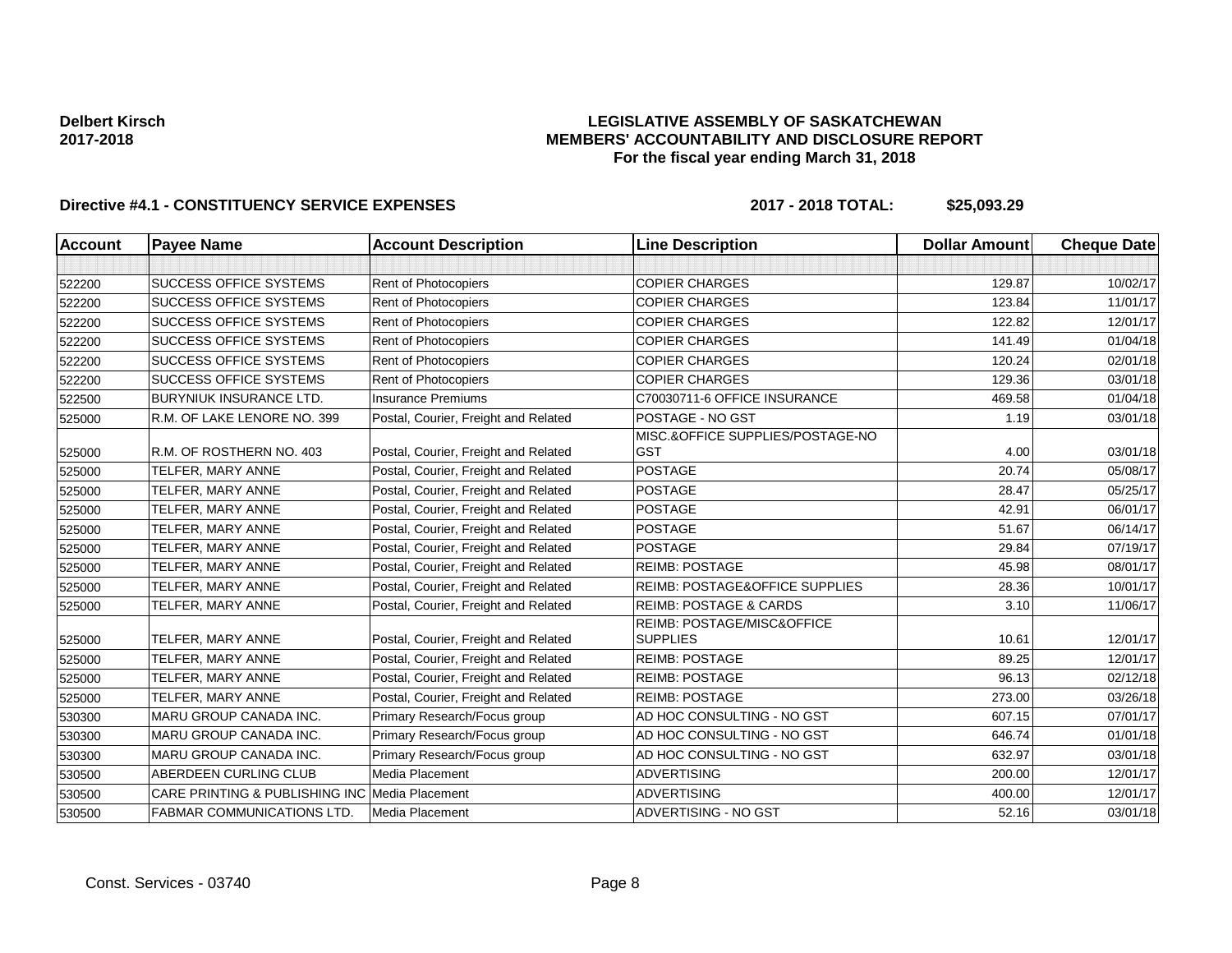## **LEGISLATIVE ASSEMBLY OF SASKATCHEWAN MEMBERS' ACCOUNTABILITY AND DISCLOSURE REPORT For the fiscal year ending March 31, 2018**

| Account | <b>Payee Name</b>                | <b>Account Description</b> | <b>Line Description</b> | <b>Dollar Amount</b> | <b>Cheque Date</b> |
|---------|----------------------------------|----------------------------|-------------------------|----------------------|--------------------|
|         |                                  |                            |                         |                      |                    |
| 530500  | <b>FABMAR COMMUNICATIONS LTD</b> | Media Placement            | ADVERTISING - NO GST    | 52.16                | 03/01/18           |
|         | GOLDEN WEST BROADCASTING         |                            |                         |                      |                    |
| 530500  | LTD.                             | Media Placement            | ADVERTISING - NO GST    | 34.23                | 03/01/18           |
|         | <b>GOLDEN WEST BROADCASTING</b>  |                            |                         |                      |                    |
| 530500  | LTD.                             | Media Placement            | <b>ADVERTISING</b>      | 66.98                | 03/01/18           |
| 530500  | GOLDEN WEST BROADCASTING<br>LTD. | Media Placement            | ADVERTISING - NO GST    | 80.37                | 03/01/18           |
| 530500  | HARVARD BROADCASTING INC.        | Media Placement            | <b>ADVERTISING</b>      | 159.70               | 03/01/18           |
| 530500  | <b>JENSON PUBLISHING</b>         | Media Placement            | <b>ADVERTISING</b>      | 38.00                | 05/01/17           |
| 530500  | <b>JENSON PUBLISHING</b>         | Media Placement            | <b>ADVERTISING</b>      | 38.00                | 05/01/17           |
|         | <b>JENSON PUBLISHING</b>         | Media Placement            | <b>ADVERTISING</b>      | 38.00                | 05/01/17           |
| 530500  | <b>JENSON PUBLISHING</b>         | Media Placement            | <b>ADVERTISING</b>      | 38.00                | 05/01/17           |
| 530500  | <b>JENSON PUBLISHING</b>         | Media Placement            | <b>ADVERTISING</b>      | 38.00                | 05/04/17           |
| 530500  | <b>JENSON PUBLISHING</b>         | Media Placement            | <b>ADVERTISING</b>      | 38.00                | 05/11/17           |
| 530500  |                                  |                            |                         |                      |                    |
| 530500  | <b>JENSON PUBLISHING</b>         | Media Placement            | <b>ADVERTISING</b>      | 38.00                | 05/18/17           |
| 530500  | <b>JENSON PUBLISHING</b>         | Media Placement            | <b>ADVERTISING</b>      | 38.00                | 06/01/17           |
| 530500  | <b>JENSON PUBLISHING</b>         | Media Placement            | <b>ADVERTISING</b>      | 38.00                | 06/01/17           |
| 530500  | <b>JENSON PUBLISHING</b>         | Media Placement            | <b>ADVERTISING</b>      | 38.00                | 06/08/17           |
| 530500  | <b>JENSON PUBLISHING</b>         | Media Placement            | <b>ADVERTISING</b>      | 38.00                | 07/01/17           |
| 530500  | <b>JENSON PUBLISHING</b>         | Media Placement            | <b>ADVERTISING</b>      | 38.00                | 07/01/17           |
| 530500  | <b>JENSON PUBLISHING</b>         | Media Placement            | <b>ADVERTISING</b>      | 38.00                | 07/01/17           |
| 530500  | <b>JENSON PUBLISHING</b>         | Media Placement            | <b>ADVERTISING</b>      | 38.00                | 07/06/17           |
| 530500  | <b>JENSON PUBLISHING</b>         | Media Placement            | <b>ADVERTISING</b>      | 38.00                | 07/13/17           |
| 530500  | <b>JENSON PUBLISHING</b>         | Media Placement            | <b>ADVERTISING</b>      | 38.00                | 08/01/17           |
| 530500  | <b>JENSON PUBLISHING</b>         | Media Placement            | <b>ADVERTISING</b>      | 38.00                | 08/01/17           |
| 530500  | <b>JENSON PUBLISHING</b>         | Media Placement            | <b>ADVERTISING</b>      | 38.00                | 08/03/17           |
| 530500  | <b>JENSON PUBLISHING</b>         | Media Placement            | <b>ADVERTISING</b>      | 38.00                | 08/10/17           |
| 530500  | <b>JENSON PUBLISHING</b>         | Media Placement            | <b>ADVERTISING</b>      | 38.00                | 09/01/17           |
| 530500  | <b>JENSON PUBLISHING</b>         | Media Placement            | <b>ADVERTISING</b>      | 38.00                | 09/01/17           |
| 530500  | <b>JENSON PUBLISHING</b>         | Media Placement            | <b>ADVERTISING</b>      | 38.00                | 09/01/17           |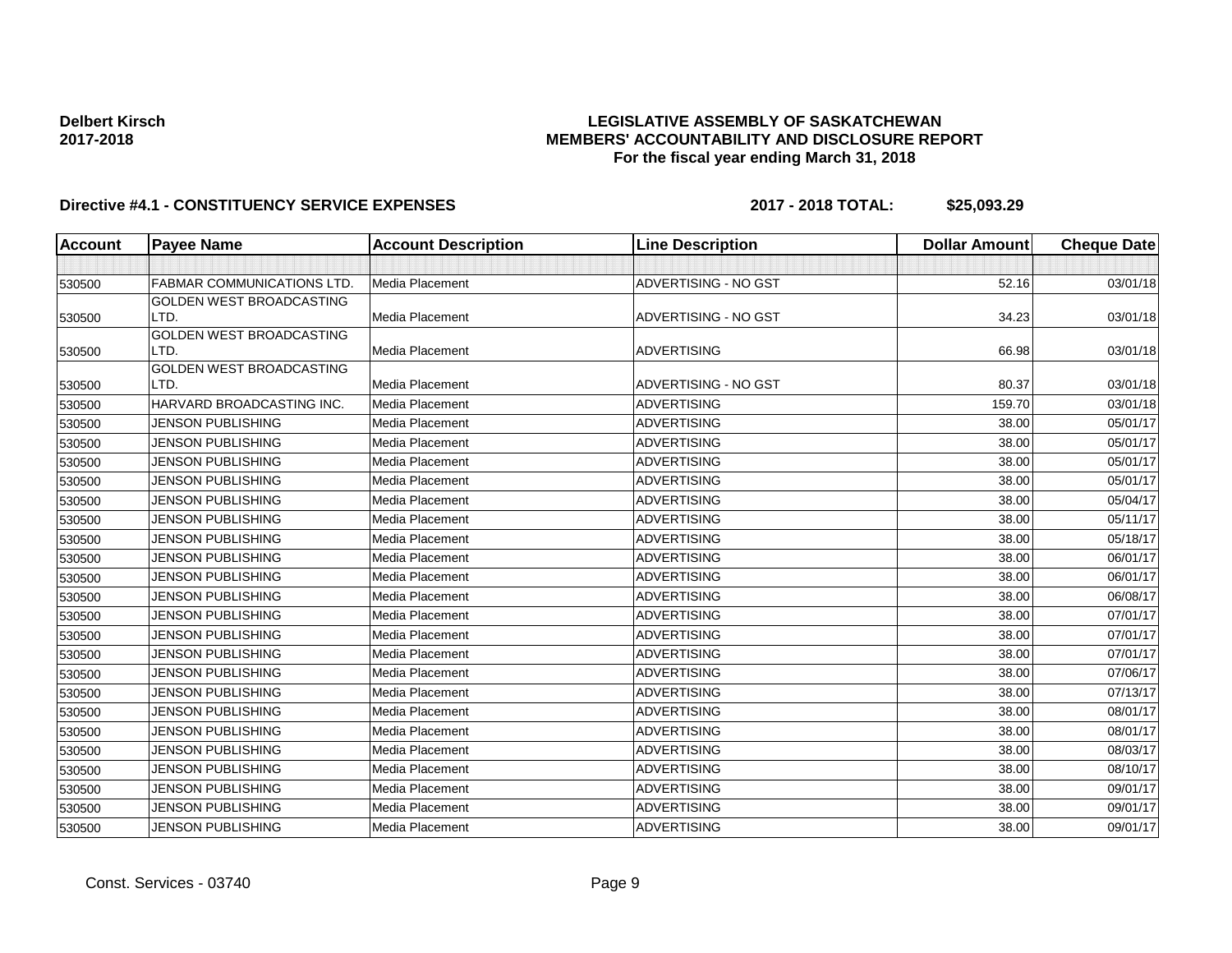### **LEGISLATIVE ASSEMBLY OF SASKATCHEWAN MEMBERS' ACCOUNTABILITY AND DISCLOSURE REPORT For the fiscal year ending March 31, 2018**

| <b>Account</b> | <b>Payee Name</b>        | <b>Account Description</b> | <b>Line Description</b> | <b>Dollar Amount</b> | <b>Cheque Date</b> |
|----------------|--------------------------|----------------------------|-------------------------|----------------------|--------------------|
|                |                          |                            |                         |                      |                    |
| 530500         | <b>JENSON PUBLISHING</b> | Media Placement            | <b>ADVERTISING</b>      | 38.00                | 10/01/17           |
| 530500         | <b>JENSON PUBLISHING</b> | Media Placement            | <b>ADVERTISING</b>      | 38.00                | 10/01/17           |
| 530500         | <b>JENSON PUBLISHING</b> | <b>Media Placement</b>     | <b>ADVERTISING</b>      | 38.00                | 10/01/17           |
| 530500         | <b>JENSON PUBLISHING</b> | Media Placement            | <b>ADVERTISING</b>      | 38.00                | 10/01/17           |
| 530500         | <b>JENSON PUBLISHING</b> | <b>Media Placement</b>     | <b>ADVERTISING</b>      | 38.00                | 10/05/17           |
| 530500         | <b>JENSON PUBLISHING</b> | <b>Media Placement</b>     | <b>ADVERTISING</b>      | 38.00                | 10/12/17           |
| 530500         | <b>JENSON PUBLISHING</b> | Media Placement            | <b>ADVERTISING</b>      | 38.00                | 11/01/17           |
| 530500         | <b>JENSON PUBLISHING</b> | Media Placement            | <b>ADVERTISING</b>      | 38.00                | 11/01/17           |
| 530500         | <b>JENSON PUBLISHING</b> | Media Placement            | <b>ADVERTISING</b>      | 38.00                | 11/02/17           |
| 530500         | JENSON PUBLISHING        | <b>Media Placement</b>     | <b>ADVERTISING</b>      | 38.00                | 12/01/17           |
| 530500         | <b>JENSON PUBLISHING</b> | Media Placement            | <b>ADVERTISING</b>      | 38.00                | 12/01/17           |
| 530500         | JENSON PUBLISHING        | Media Placement            | <b>ADVERTISING</b>      | 100.00               | 12/01/17           |
| 530500         | JENSON PUBLISHING        | <b>Media Placement</b>     | <b>ADVERTISING</b>      | 38.00                | 12/01/17           |
| 530500         | <b>JENSON PUBLISHING</b> | Media Placement            | <b>ADVERTISING</b>      | 38.00                | 12/01/17           |
| 530500         | <b>JENSON PUBLISHING</b> | Media Placement            | <b>ADVERTISING</b>      | 38.00                | 12/07/17           |
| 530500         | <b>JENSON PUBLISHING</b> | Media Placement            | <b>ADVERTISING</b>      | 38.00                | 01/01/18           |
| 530500         | <b>JENSON PUBLISHING</b> | Media Placement            | <b>ADVERTISING</b>      | 12.50                | 01/01/18           |
| 530500         | <b>JENSON PUBLISHING</b> | Media Placement            | <b>ADVERTISING</b>      | 131.04               | 01/01/18           |
| 530500         | <b>JENSON PUBLISHING</b> | Media Placement            | <b>ADVERTISING</b>      | 38.00                | 01/01/18           |
| 530500         | <b>JENSON PUBLISHING</b> | Media Placement            | <b>ADVERTISING</b>      | 12.50                | 01/01/18           |
| 530500         | <b>JENSON PUBLISHING</b> | Media Placement            | <b>ADVERTISING</b>      | 38.00                | 01/01/18           |
| 530500         | <b>JENSON PUBLISHING</b> | <b>Media Placement</b>     | <b>ADVERTISING</b>      | 38.00                | 01/11/18           |
| 530500         | <b>JENSON PUBLISHING</b> | Media Placement            | <b>ADVERTISING</b>      | 38.00                | 02/01/18           |
| 530500         | <b>JENSON PUBLISHING</b> | Media Placement            | <b>ADVERTISING</b>      | 38.00                | 02/01/18           |
| 530500         | <b>JENSON PUBLISHING</b> | <b>Media Placement</b>     | <b>ADVERTISING</b>      | 38.00                | 02/01/18           |
| 530500         | <b>JENSON PUBLISHING</b> | <b>Media Placement</b>     | <b>ADVERTISING</b>      | 38.00                | 02/08/18           |
| 530500         | <b>JENSON PUBLISHING</b> | Media Placement            | <b>ADVERTISING</b>      | 38.00                | 03/01/18           |
| 530500         | <b>JENSON PUBLISHING</b> | Media Placement            | <b>ADVERTISING</b>      | 38.00                | 03/01/18           |
| 530500         | <b>JENSON PUBLISHING</b> | Media Placement            | <b>ADVERTISING</b>      | 38.00                | 03/01/18           |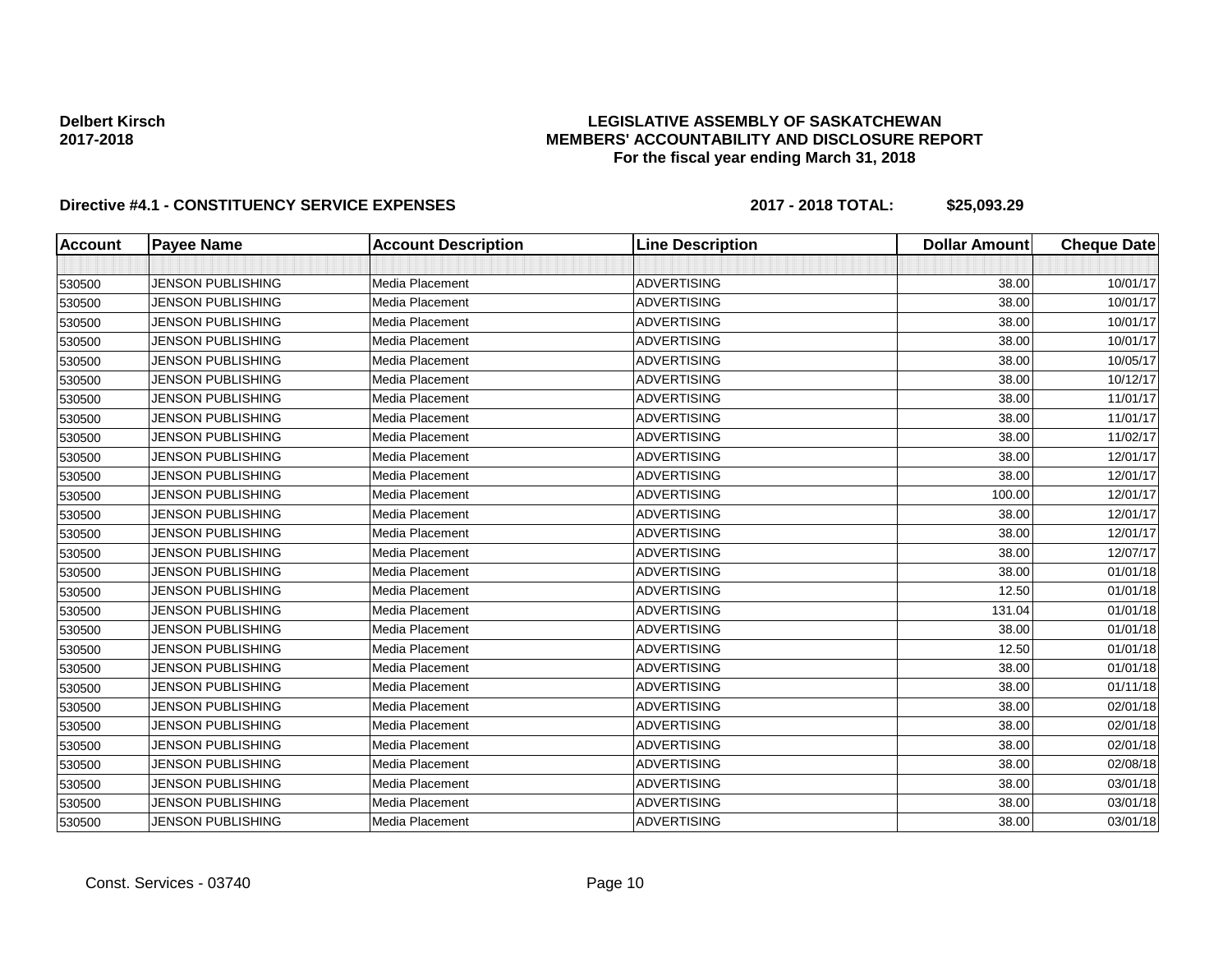### **LEGISLATIVE ASSEMBLY OF SASKATCHEWAN MEMBERS' ACCOUNTABILITY AND DISCLOSURE REPORT For the fiscal year ending March 31, 2018**

| <b>Account</b> | <b>Payee Name</b>                                  | <b>Account Description</b> | <b>Line Description</b>                            | <b>Dollar Amount</b> | <b>Cheque Date</b> |
|----------------|----------------------------------------------------|----------------------------|----------------------------------------------------|----------------------|--------------------|
|                |                                                    |                            |                                                    |                      |                    |
| 530500         | <b>JENSON PUBLISHING</b>                           | <b>Media Placement</b>     | <b>ADVERTISING</b>                                 | 38.00                | 03/08/18           |
| 530500         | <b>JENSON PUBLISHING</b>                           | <b>Media Placement</b>     | <b>ADVERTISING</b>                                 | 38.00                | 03/15/18           |
| 530500         | <b>JENSON PUBLISHING</b>                           | Media Placement            | <b>ADVERTISING</b>                                 | 38.00                | 03/22/18           |
| 530500         | <b>JENSON PUBLISHING</b>                           | <b>Media Placement</b>     | <b>ADVERTISING</b>                                 | 38.00                | 03/29/18           |
| 530500         | <b>JIM PATTISON BROADCAST</b><br><b>GROUP</b>      | Media Placement            | <b>ADVERTISING</b>                                 | 69.07                | 03/01/18           |
| 530500         | <b>JIM PATTISON BROADCAST</b><br><b>GROUP</b>      | <b>Media Placement</b>     | <b>ADVERTISING</b>                                 | 72.14                | 03/01/18           |
| 530500         | KIRSCH, DELBERT                                    | Media Placement            | REIMB: ADVERTISING/MISC.&OFFICE<br><b>SUPPLIES</b> | 92.40                | 01/08/18           |
| 530500         | <b>PNG PRAIRIE NEWSPAPER GROUP Media Placement</b> |                            | <b>ADVERTISING</b>                                 | 50.00                | 06/01/17           |
| 530500         | <b>PNG PRAIRIE NEWSPAPER GROUP Media Placement</b> |                            | <b>ADVERTISING</b>                                 | 50.00                | 07/01/17           |
| 530500         | <b>PNG PRAIRIE NEWSPAPER GROUP Media Placement</b> |                            | <b>ADVERTISING</b>                                 | 90.00                | 07/19/17           |
| 530500         | <b>PNG PRAIRIE NEWSPAPER GROUP Media Placement</b> |                            | <b>ADVERTISING</b>                                 | 50.00                | 09/01/17           |
| 530500         | <b>PNG PRAIRIE NEWSPAPER GROUP Media Placement</b> |                            | <b>ADVERTISING</b>                                 | 50.00                | 12/01/17           |
| 530500         | PNG PRAIRIE NEWSPAPER GROUP Media Placement        |                            | <b>ADVERTISING</b>                                 | 147.44               | 01/01/18           |
| 530500         | POSTMEDIA NETWORK INC.                             | <b>Media Placement</b>     | <b>ADVERTISING</b>                                 | 308.00               | 01/01/18           |
| 530500         | <b>RAWLCO RADIO LTD.</b>                           | Media Placement            | <b>ADVERTISING</b>                                 | 116.65               | 03/01/18           |
| 530500         | RAWLCO RADIO LTD.                                  | Media Placement            | <b>ADVERTISING</b>                                 | 104.37               | 03/01/18           |
| 530500         | <b>RAWLCO RADIO LTD.</b>                           | Media Placement            | <b>ADVERTISING</b>                                 | 76.74                | 03/01/18           |
| 530500         | RAWLCO RADIO LTD.                                  | Media Placement            | <b>ADVERTISING</b>                                 | 76.74                | 03/01/18           |
| 530500         | <b>ST. LOUIS LIONS CLUB</b>                        | <b>Media Placement</b>     | <b>ADVERTISING</b>                                 | 200.00               | 06/01/17           |
| 530500         | <b>STAR NEWS PUBLISHING INC.</b>                   | Media Placement            | ADVERTISING - NO GST                               | 83.33                | 11/01/17           |
| 530500         | STAR NEWS PUBLISHING INC.                          | <b>Media Placement</b>     | ADVERTISING - NO GST                               | 75.00                | 11/01/17           |
| 530500         | STAR NEWS PUBLISHING INC.                          | Media Placement            | ADVERTISING - NO GST                               | 150.00               | 03/01/18           |
| 530500         | <b>WESTERN PRODUCER</b><br><b>PUBLICATIONS</b>     | Media Placement            | <b>ADVERTISING</b>                                 | 87.57                | 03/07/18           |
| 530900         | <b>CORPORATE EXPRESS</b>                           | <b>Promotional Items</b>   | SASK PINS/FLAGS&OFFICE SUPPLIES                    | 842.30               | 10/01/17           |
| 530900         | <b>CORPORATE EXPRESS</b>                           | <b>Promotional Items</b>   | SASK FLAGS&PINS/MISC.& OFFICE<br><b>SUPPLIES</b>   | 870.85               | 03/15/18           |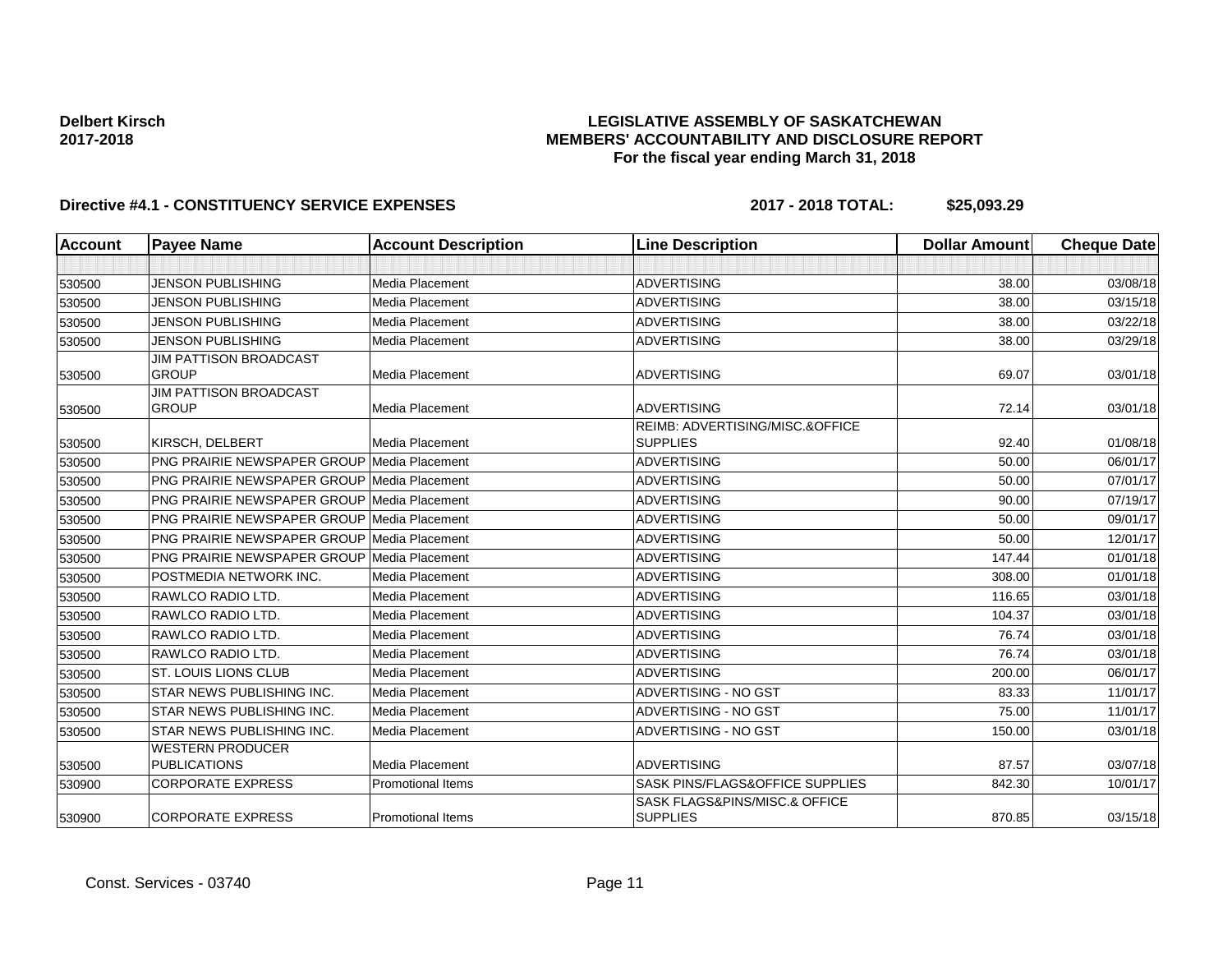### **LEGISLATIVE ASSEMBLY OF SASKATCHEWAN MEMBERS' ACCOUNTABILITY AND DISCLOSURE REPORT For the fiscal year ending March 31, 2018**

| <b>Account</b> | <b>Payee Name</b>            | <b>Account Description</b>         | <b>Line Description</b>                            | <b>Dollar Amount</b> | <b>Cheque Date</b> |
|----------------|------------------------------|------------------------------------|----------------------------------------------------|----------------------|--------------------|
|                |                              |                                    |                                                    |                      |                    |
| 530900         | HUMBOLDT FLORIST (1999) LTD. | <b>Promotional Items</b>           | <b>FLORAL ARRANGEMENT</b>                          | 60.37                | 05/01/17           |
| 530900         | TELFER, MARY ANNE            | <b>Promotional Items</b>           | <b>REIMB: POSTAGE &amp; CARDS</b>                  | 11.10                | 11/06/17           |
| 542000         | TELFER, MARY ANNE            | Travel                             | C.A. TRAVEL APRIL 26 - MAY 17, 2017                | 422.31               | 06/01/17           |
| 542000         | TELFER, MARY ANNE            | Travel                             | C.A. TRAVEL JUNE 2017                              | 382.48               | 07/19/17           |
| 542000         | TELFER, MARY ANNE            | Travel                             | C.A. TRAVEL OCTOBER 4-5, 2017                      | 431.36               | 10/05/17           |
| 542000         | TELFER, MARY ANNE            | Travel                             | C.A. TRAVEL JUL 11-AUG 21, 2017                    | 366.20               | 11/06/17           |
| 542000         | TELFER, MARY ANNE            | Travel                             | C.A. TRAVEL SEP 20-NOV 28, 2017                    | 474.13               | 12/01/17           |
| 542000         | TELFER, MARY ANNE            | Travel                             | C.A. TRAVEL DEC 19/17-FEB 12/18                    | 370.19               | 03/16/18           |
| 542000         | TELFER, MARY ANNE            | Travel                             | C.A. TRAVEL MARCH 7-23, 2018                       | 224.24               | 03/23/18           |
| 550200         | HUMBOLDT JOURNAL             | Books, Mags and Ref Materials      | KIRSCH 1YR RENEWAL-NO GST                          | 42.86                | 01/08/18           |
| 550200         | <b>WAKAW RECORDER</b>        | Books, Mags and Ref Materials      | 1YR SUBSCRIPTION RENEWAL-NO GST                    | 30.48                | 02/01/18           |
| 555000         | <b>CORPORATE EXPRESS</b>     | Other Material and Supplies        | SASK PINS/FLAGS&OFFICE SUPPLIES                    | 5.40                 | 10/01/17           |
|                |                              |                                    | SASK FLAGS&PINS/MISC.& OFFICE                      |                      |                    |
| 555000         | <b>CORPORATE EXPRESS</b>     | Other Material and Supplies        | <b>SUPPLIES</b>                                    | 88.58                | 03/15/18           |
| 555000         | KIRSCH, DELBERT              | <b>Other Material and Supplies</b> | <b>REIMB: PHONE CASE</b>                           | 49.90                | 06/01/17           |
| 555000         | KIRSCH, DELBERT              | Other Material and Supplies        | REIMB: MISC. & OFFICE SUPPLIES                     | 144.50               | 12/01/17           |
| 555000         | KIRSCH, DELBERT              | Other Material and Supplies        | REIMB: ADVERTISING/MISC.&OFFICE<br><b>SUPPLIES</b> | 44.05                | 01/08/18           |
| 555000         | <b>OFFICE EXPERTS</b>        | <b>Other Material and Supplies</b> | <b>OFFICE SUPPLIES</b>                             | 70.70                | 05/01/17           |
| 555000         | <b>OFFICE EXPERTS</b>        | Other Material and Supplies        | <b>OFFICE SUPPLIES</b>                             | 55.89                | 05/17/17           |
| 555000         | OFFICE EXPERTS               | Other Material and Supplies        | OFFICE SUPPLIES                                    | 44.56                | 06/01/17           |
| 555000         | <b>OFFICE EXPERTS</b>        | Other Material and Supplies        | OFFICE SUPPLIES                                    | 170.12               | 08/01/17           |
| 555000         | <b>OFFICE EXPERTS</b>        | <b>Other Material and Supplies</b> | <b>OFFICE SUPPLIES</b>                             | 15.04                | 09/01/17           |
| 555000         | <b>OFFICE EXPERTS</b>        | Other Material and Supplies        | <b>OFFICE SUPPLIES</b>                             | 129.39               | 09/01/17           |
| 555000         | <b>OFFICE EXPERTS</b>        | Other Material and Supplies        | <b>OFFICE SUPPLIES</b>                             | 24.56                | 10/03/17           |
| 555000         | <b>OFFICE EXPERTS</b>        | Other Material and Supplies        | <b>OFFICE SUPPLIES</b>                             | 31.81                | 11/01/17           |
| 555000         | <b>OFFICE EXPERTS</b>        | Other Material and Supplies        | <b>OFFICE SUPPLIES</b>                             | 10.59                | 11/01/17           |
| 555000         | <b>OFFICE EXPERTS</b>        | Other Material and Supplies        | OFFICE SUPPLIES                                    | 33.89                | 12/01/17           |
| 555000         | <b>OFFICE EXPERTS</b>        | Other Material and Supplies        | <b>OFFICE SUPPLIES</b>                             | 9.37                 | 12/01/17           |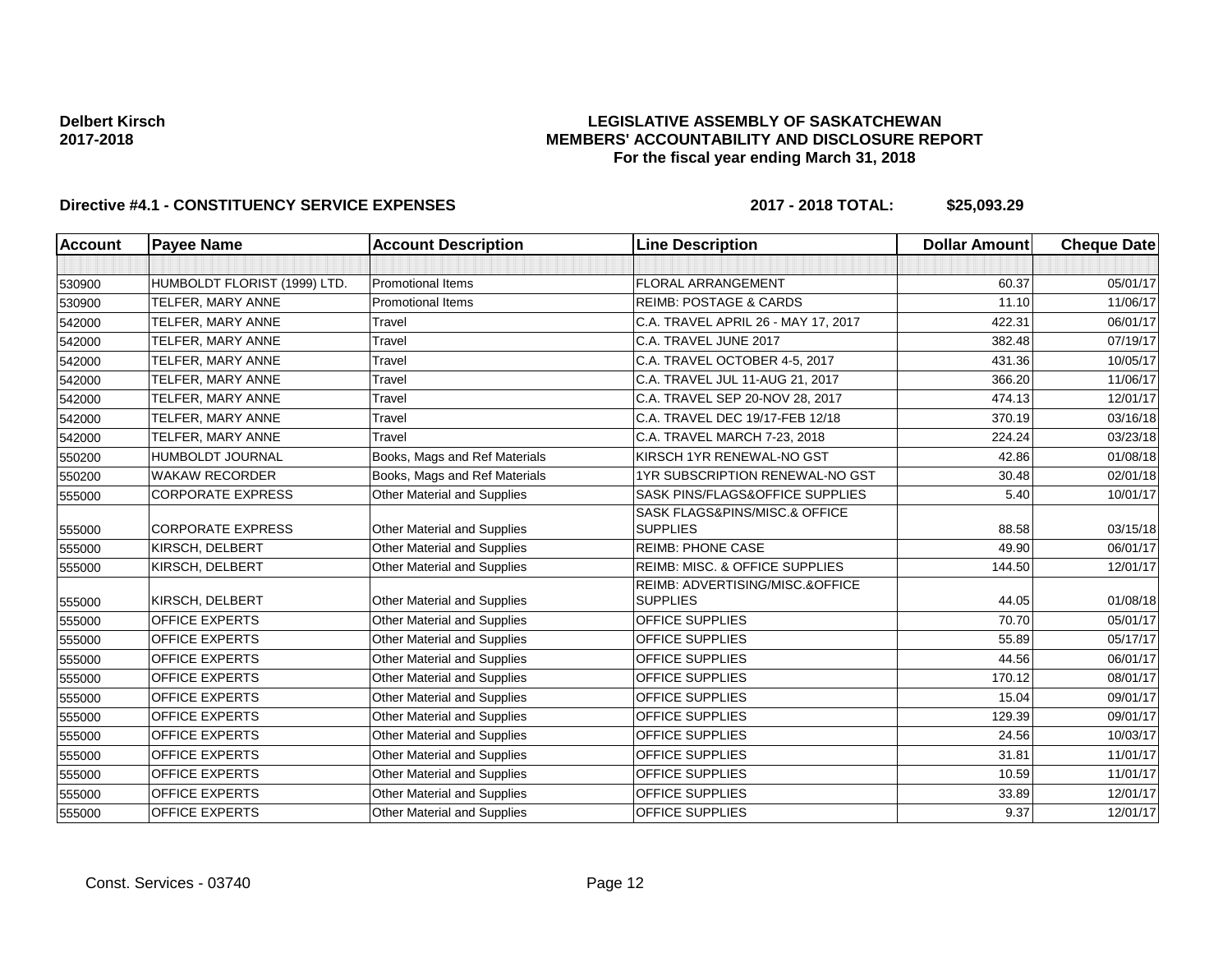### **LEGISLATIVE ASSEMBLY OF SASKATCHEWAN MEMBERS' ACCOUNTABILITY AND DISCLOSURE REPORT For the fiscal year ending March 31, 2018**

| Account | <b>Payee Name</b>                 | <b>Account Description</b>         | <b>Line Description</b>            | <b>Dollar Amount</b> | <b>Cheque Date</b> |
|---------|-----------------------------------|------------------------------------|------------------------------------|----------------------|--------------------|
|         |                                   |                                    |                                    |                      |                    |
| 555000  | <b>OFFICE EXPERTS</b>             | Other Material and Supplies        | <b>MISC. &amp; OFFICE SUPPLIES</b> | 53.19                | 12/04/17           |
| 555000  | <b>OFFICE EXPERTS</b>             | Other Material and Supplies        | <b>MISC. &amp; OFFICE SUPPLIES</b> | 51.90                | 12/12/17           |
| 555000  | <b>OFFICE EXPERTS</b>             | <b>Other Material and Supplies</b> | <b>OFFICE SUPPLIES</b>             | 23.80                | 01/01/18           |
| 555000  | <b>OFFICE EXPERTS</b>             | Other Material and Supplies        | <b>OFFICE SUPPLIES</b>             | 87.91                | 01/15/18           |
| 555000  | <b>OFFICE EXPERTS</b>             | Other Material and Supplies        | MISC. & OFFICE SUPPLIES            | 119.77               | 02/01/18           |
| 555000  | <b>OFFICE EXPERTS</b>             | <b>Other Material and Supplies</b> | <b>MISC. &amp; OFFICE SUPPLIES</b> | 218.00               | 02/05/18           |
| 555000  | <b>OFFICE EXPERTS</b>             | Other Material and Supplies        | MISC. & OFFICE SUPPLIES            | 588.69               | 03/01/18           |
| 555000  | <b>OFFICE EXPERTS</b>             | Other Material and Supplies        | MISC. & OFFICE SUPPLIES            | 7.16                 | 03/01/18           |
| 555000  | <b>OFFICE EXPERTS</b>             | <b>Other Material and Supplies</b> | MISC. & OFFICE SUPPLIES            | 52.01                | 03/13/18           |
| 555000  | <b>OFFICE EXPERTS</b>             | Other Material and Supplies        | MISC. & OFFICE SUPPLIES            | 125.91               | 03/15/18           |
| 555000  | <b>OFFICE EXPERTS</b>             | Other Material and Supplies        | <b>OFFICE SUPPLIES</b>             | 55.99                | 03/26/18           |
|         | <b>PRAIRIE MAPPING INDUSTRIES</b> |                                    |                                    |                      |                    |
| 555000  | LTD.                              | Other Material and Supplies        | MISC. & OFFICE SUPPLIES - NO GST   | 21.61                | 02/01/18           |
| 555000  | R.M. OF ABERDEEN NO. 373          | <b>Other Material and Supplies</b> | MISC. & OFFICE SUPPLIES            | 10.00                | 02/01/18           |
| 555000  | R.M. OF BIRCH HILLS NO. 460       | Other Material and Supplies        | MISC. & OFFICE SUPPLIES            | 12.72                | 02/01/18           |
| 555000  | R.M. OF DUCK LAKE NO. 463         | Other Material and Supplies        | MISC. & OFFICE SUPPLIES            | 17.50                | 03/01/18           |
| 555000  | R.M. OF FISH CREEK NO. 402        | Other Material and Supplies        | MISC. & OFFICE SUPPLIES - NO GST   | 18.62                | 02/01/18           |
| 555000  | R.M. OF GRANT NO. 372             | Other Material and Supplies        | <b>MISC. &amp; OFFICE SUPPLIES</b> | 7.00                 | 02/01/18           |
| 555000  | R.M. OF HOODOO NO. 401            | Other Material and Supplies        | MISC. & OFFICE SUPPLIES - NO GST   | 14.32                | 02/01/18           |
| 555000  | R.M. OF HUMBOLDT NO. 370          | <b>Other Material and Supplies</b> | MISC. & OFFICE SUPPLIES - NO GST   | 13.90                | 02/01/18           |
| 555000  | R.M. OF INVERGORDON NO. 430       | Other Material and Supplies        | MISC. & OFFICE SUPPLIES - NO GST   | 15.00                | 02/01/18           |
| 555000  | R.M. OF LAKE LENORE NO. 399       | <b>Other Material and Supplies</b> | MISC. & OFFICE SUPPLIES - NO GST   | 10.60                | 03/01/18           |
|         |                                   |                                    | MISC.&OFFICE SUPPLIES/POSTAGE-NO   |                      |                    |
| 555000  | R.M. OF ROSTHERN NO. 403          | Other Material and Supplies        | <b>GST</b>                         | 16.67                | 03/01/18           |
| 555000  | R.M. OF ST. LOUIS NO. 431         | Other Material and Supplies        | MISC. & OFFICE SUPPLIES            | 17.00                | 02/01/18           |
| 555000  | R.M. OF THREE LAKES NO. 400       | Other Material and Supplies        | MISC. & OFFICE SUPPLIES            | 15.90                | 02/01/18           |
| 555000  | R.M. OF WOLVERINE NO. 340         | Other Material and Supplies        | MISC. & OFFICE SUPPLIES - NO GST   | 13.85                | 03/01/18           |
| 555000  | ROSE MARKING DEVICES LTD.         | Other Material and Supplies        | OFFICE SUPPLIES - NO GST           | 127.20               | 05/08/17           |
| 555000  | TELFER, MARY ANNE                 | Other Material and Supplies        | REIMB: POSTAGE&OFFICE SUPPLIES     | 13.31                | 10/01/17           |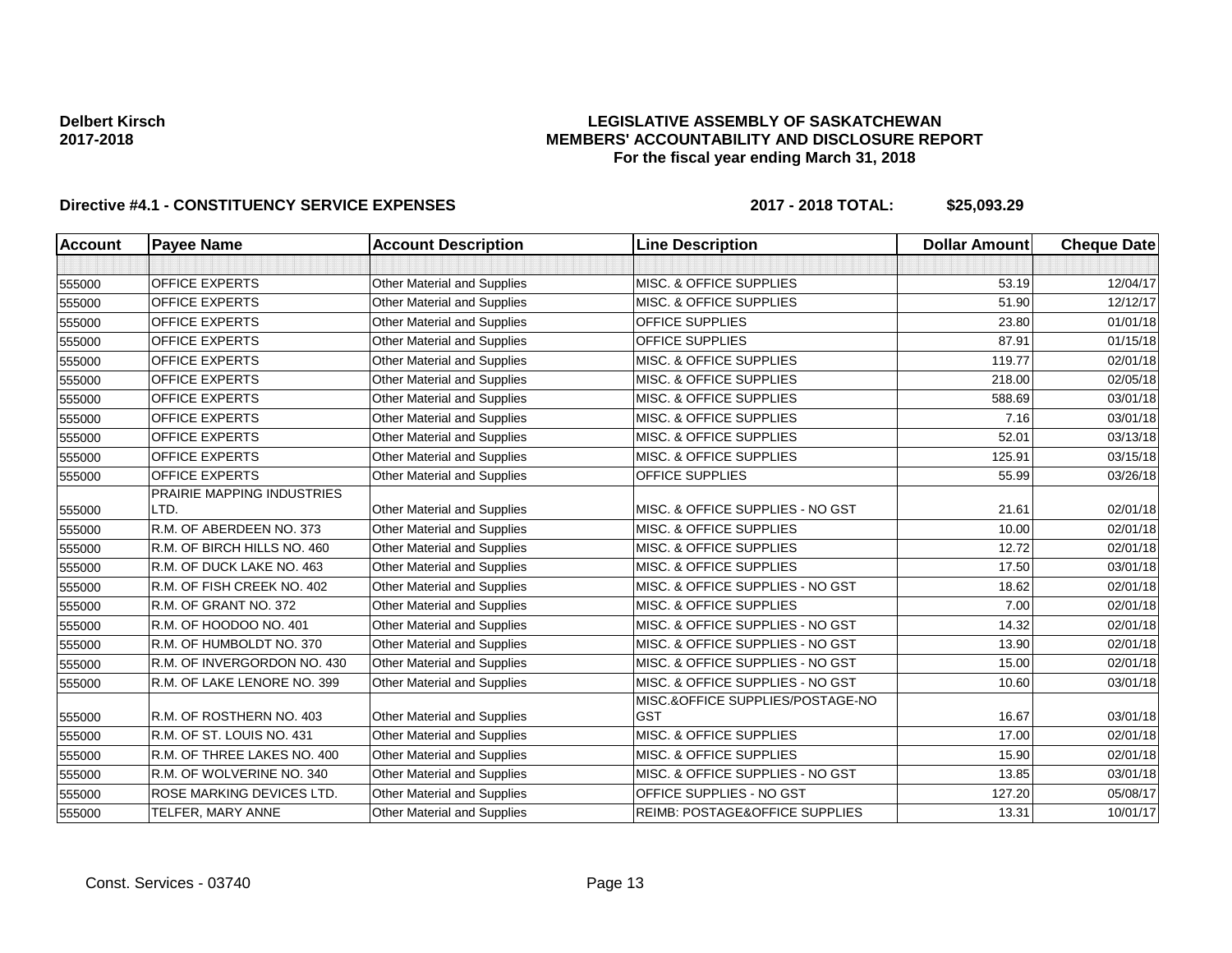### **LEGISLATIVE ASSEMBLY OF SASKATCHEWAN MEMBERS' ACCOUNTABILITY AND DISCLOSURE REPORT For the fiscal year ending March 31, 2018**

| <b>IAccount</b> | <b>IPavee Name</b>        | <b>IAccount Description</b>          | <b>ILine Description</b>              | <b>Dollar Amountl</b> | <b>Cheque Datel</b> |
|-----------------|---------------------------|--------------------------------------|---------------------------------------|-----------------------|---------------------|
|                 |                           |                                      |                                       |                       |                     |
|                 |                           |                                      | <b>REIMB: POSTAGE/MISC&amp;OFFICE</b> |                       |                     |
| 555000          | <b>ITELFER. MARY ANNE</b> | <b>Other Material and Supplies</b>   | <b>SUPPLIES</b>                       | 22.19                 | 12/01/17            |
| 565200          | <b>SASKTEL</b>            | Office Furniture and Equipment - Exp | 191365388006 JUNE 16, 2017            | 699.60                | 07/01/17            |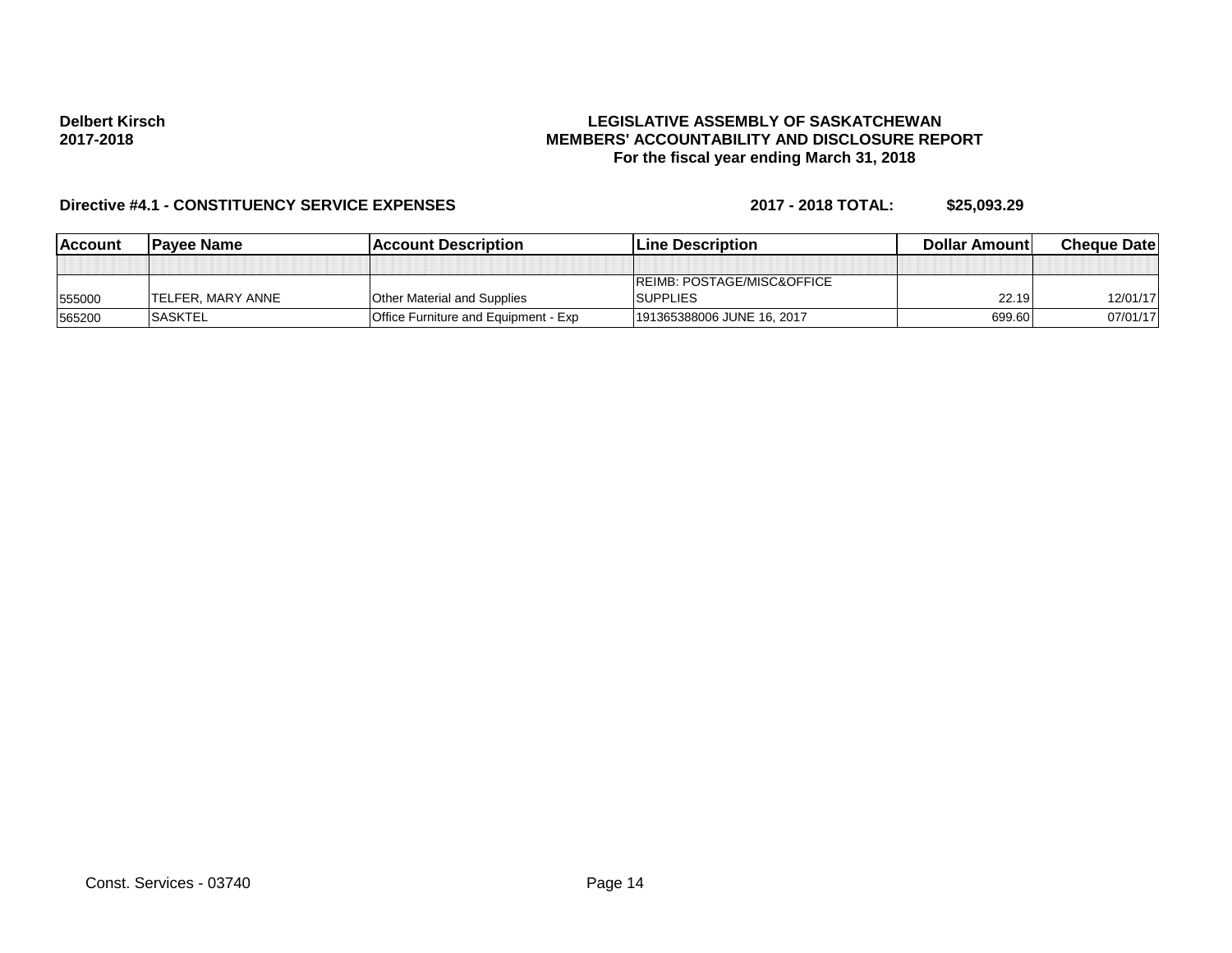## **LEGISLATIVE ASSEMBLY OF SASKATCHEWAN MEMBERS' ACCOUNTABILITY AND DISCLOSURE REPORT For the fiscal year ending March 31, 2018**

# Directive #6 - CONSTITUENCY ASSISTANT EXPENSES 2017 - 2018 TOTAL: \$67,759.01

| <b>Account</b> | <b>Payee Name</b> | <b>Account Description</b> | <b>Dollar Amount</b> | <b>Cheque Date</b> |
|----------------|-------------------|----------------------------|----------------------|--------------------|
|                |                   |                            |                      |                    |
| 513000         | TELFER, MARY ANNE | Out-of-Scope Permanent     | 2,328.17             | 04/11/17           |
| 513000         | TELFER, MARY ANNE | Out-of-Scope Permanent     | $-2,328.16$          | 04/11/17           |
| 513000         | TELFER, MARY ANNE | Out-of-Scope Permanent     | 2086.5               | 04/25/17           |
| 513000         | TELFER, MARY ANNE | Out-of-Scope Permanent     | 2086.5               | 05/09/17           |
| 513000         | TELFER, MARY ANNE | Out-of-Scope Permanent     | 2,196.32             | 05/24/17           |
| 513000         | TELFER, MARY ANNE | Out-of-Scope Permanent     | 2,086.50             | 06/06/17           |
| 513000         | TELFER, MARY ANNE | Out-of-Scope Permanent     | 2086.5               | 06/20/17           |
| 513000         | TELFER, MARY ANNE | Out-of-Scope Permanent     | 2,086.50             | 07/05/17           |
| 513000         | TELFER, MARY ANNE | Out-of-Scope Permanent     | 2,196.32             | 07/18/17           |
| 513000         | TELFER, MARY ANNE | Out-of-Scope Permanent     | 2086.5               | 08/01/17           |
| 513000         | TELFER, MARY ANNE | Out-of-Scope Permanent     | 2196.32              | 08/15/17           |
| 513000         | TELFER, MARY ANNE | Out-of-Scope Permanent     | 2,086.50             | 08/29/17           |
| 513000         | TELFER, MARY ANNE | Out-of-Scope Permanent     | 2,086.50             | 09/12/17           |
| 513000         | TELFER, MARY ANNE | Out-of-Scope Permanent     | 2,086.50             | 09/26/17           |
| 513000         | TELFER, MARY ANNE | Out-of-Scope Permanent     | 2086.5               | 10/11/17           |
| 513000         | TELFER, MARY ANNE | Out-of-Scope Permanent     | 2,086.50             | 10/24/17           |
| 513000         | TELFER, MARY ANNE | Out-of-Scope Permanent     | 2,086.50             | 11/07/17           |
| 513000         | TELFER, MARY ANNE | Out-of-Scope Permanent     | 2,086.50             | 11/21/17           |
| 513000         | TELFER, MARY ANNE | Out-of-Scope Permanent     | 2,086.50             | 12/05/17           |
| 513000         | TELFER, MARY ANNE | Out-of-Scope Permanent     | 2196.32              | 12/19/17           |
| 513000         | TELFER, MARY ANNE | Out-of-Scope Permanent     | 2070.82              | 01/03/18           |
| 513000         | TELFER, MARY ANNE | Out-of-Scope Permanent     | 2,086.50             | 01/16/18           |
| 513000         | TELFER, MARY ANNE | Out-of-Scope Permanent     | 1976.69              | 02/01/18           |
| 513000         | TELFER, MARY ANNE | Out-of-Scope Permanent     | 1,976.69             | 02/13/18           |
| 513000         | TELFER, MARY ANNE | Out-of-Scope Permanent     | 2,196.32             | 03/01/18           |
| 513000         | TELFER, MARY ANNE | Out-of-Scope Permanent     | 2196.32              | 03/13/18           |
| 513000         | TELFER, MARY ANNE | Out-of-Scope Permanent     | 1976.69              | 03/27/18           |
| 513000         | TELFER, MARY ANNE | Out-of-Scope Permanent     | 2,196.32             | 04/10/18           |
| 514000         | TELFER, DONALD L. | Casual/Term                | 210.07               | 04/11/17           |